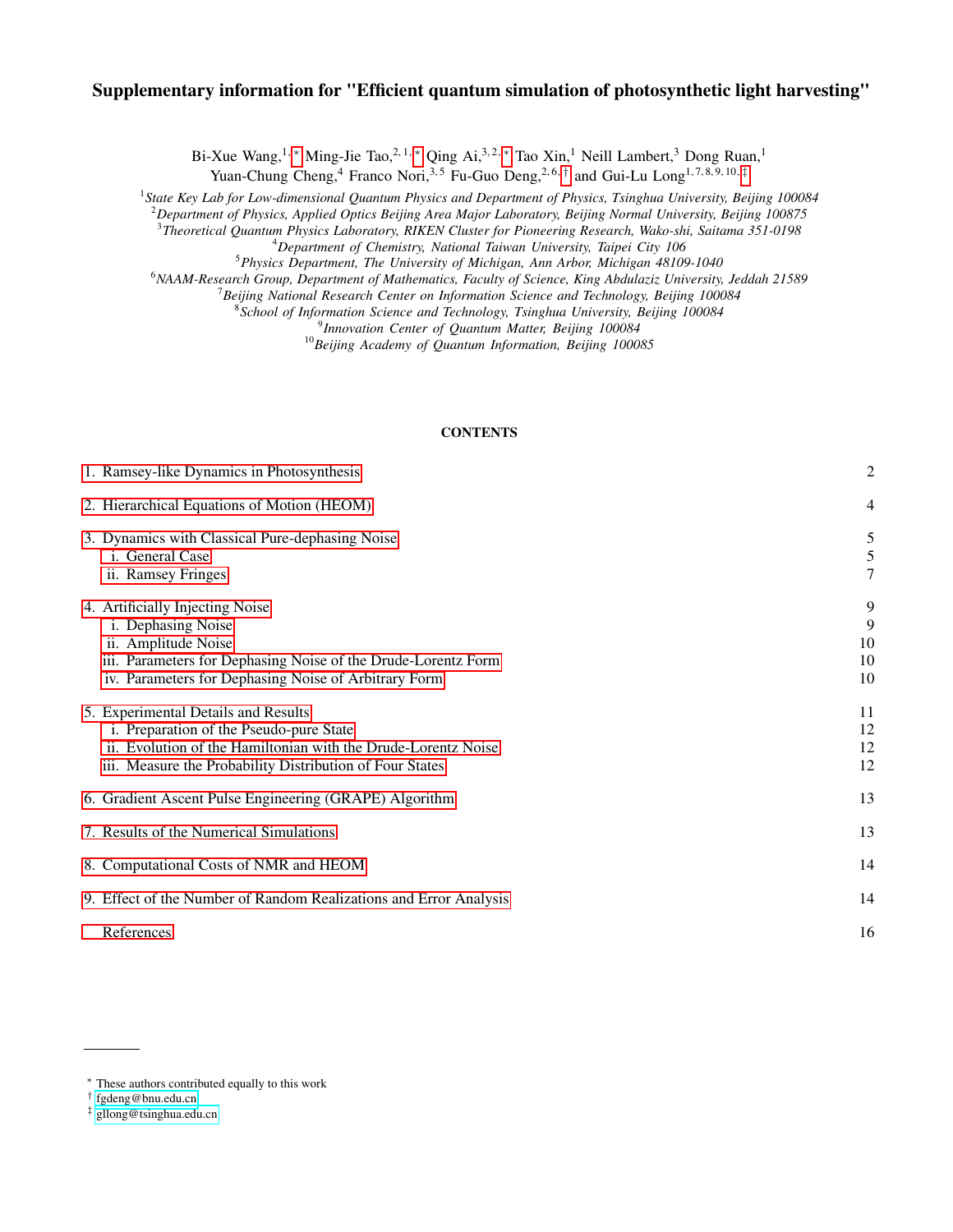# <span id="page-1-0"></span>1. RAMSEY-LIKE DYNAMICS IN PHOTOSYNTHESIS

In this section, we provide a detailed derivation for the Ramsey-like dynamics in photosynthesis [\[S1,](#page-15-1) [S2\]](#page-15-2). We assume the total Hamiltonian to be

<span id="page-1-1"></span>
$$
H = \varepsilon_D |1\rangle\langle 1| + \varepsilon_A |2\rangle\langle 2| + \sum_k \omega_k a_k^\dagger a_k + \sum_k \omega_k b_k^\dagger b_k + |1\rangle\langle 1| \sum_k g_k \left(a_k^\dagger + a_k\right) + |2\rangle\langle 2| \sum_k g_k \left(b_k^\dagger + b_k\right),\tag{S1}
$$

where we have assumed that the dimer is subject to two local harmonic-oscillator baths with the same parameters.

In the experiment, the system is initialized to  $|1\rangle$  and followed by a  $\pi/2$  pulse, i.e.,

$$
|\psi(0)\rangle = \exp\left(i\frac{\pi}{4}\sigma_x\right)|1\rangle = (|1\rangle + i|2\rangle)/\sqrt{2}.
$$
 (S2)

And the bath is in thermal equilibrium, i.e.,

$$
\rho_B = \prod_k^{\infty} \frac{1}{Z_k} \sum_{n=0}^{\infty} \exp(-n\beta \omega_k) |n\rangle_{a_k} \langle n| \otimes \prod_{k'}^{\infty} \frac{1}{Z_{k'}} \sum_{m=0}^{\infty} \exp(-m\beta \omega_{k'}) |m\rangle_{b_{k'}} \langle m|,
$$
 (S3)

where the partition function of kth bath mode is  $Z_k = (1 - e^{-\beta \omega_k})^{-1}$ . Then, the system evolves under the Hamiltonian [\(S1\)](#page-1-1) for a time interval  $t$  and thus results in

$$
\rho(t) = \text{Tr}_B \left[ U(t) \left| \psi(0) \right\rangle \left\langle \psi(0) \right| \otimes \rho_B U^{\dagger}(t) \right] = \begin{pmatrix} a(t) & b(t) \\ b^*(t) & 1 - a(t) \end{pmatrix} . \tag{S4}
$$

Finally, after applying a reverse  $\pi/2$  pulse, we measure the population of  $|1\rangle$  in the final state, i.e.,

$$
\rho(t_f) = \exp(-i\pi\sigma_x/4)\,\rho(t)\exp(i\pi\sigma_x/4) = \frac{1}{2}\left(\begin{array}{cc}1+i\,(b-b^*) & (b+b^*)-i\,(1-2a)\\(b+b^*)+i\,(1-2a) & 1-i\,(b-b^*)\end{array}\right). \tag{S5}
$$

Thus, the populations of  $|1\rangle$  reads

$$
P_1(t_f) = \frac{1}{2} \left[ 1 + i \left( b - b^* \right) \right]. \tag{S6}
$$

The off-diagonal element can be calculated as

$$
b(t) = \text{Tr}_B \left[ U(t) \left| 1 \right\rangle \langle 2 \right| \otimes \rho_B U^{\dagger}(t) \right] = \exp[-i(\varepsilon_D - \varepsilon_A) t] \prod_{k,k'} I_k^{(a)} I_{k'}^{(b)}, \tag{S7}
$$

where

$$
H_1 = \varepsilon_D + \sum_k \omega_k a_k^\dagger a_k + \sum_k \omega_k b_k^\dagger b_k + \sum_k g_k \left( a_k^\dagger + a_k \right),\tag{S8}
$$

$$
H_2 = \varepsilon_A + \sum_k \omega_k a_k^\dagger a_k + \sum_k \omega_k b_k^\dagger b_k + \sum_k g_k \left( b_k^\dagger + b_k \right),\tag{S9}
$$

$$
I_k^{(a)} = \left[ I_k^{(b)} \right]^* = \text{Tr}_B \left[ \exp \left( -i \left[ \omega_k a_k^\dagger a_k + g_k \left( a_k^\dagger + a_k \right) \right] t \right) \frac{1}{Z_k} \sum_{n=0}^\infty \exp \left( -n \beta \omega_k \right) |n\rangle_{a_k} \langle n| \exp \left( i \omega_k t a_k^\dagger a_k \right) \right].
$$
 (S10)

Hereafter, we shall explicitly give the expression of  $I_k^{(a)}$  $k^{(a)}$  as

$$
I_{k}^{(a)} = \frac{1}{Z_{k}} \text{Tr}_{B} \left[ D_{k}^{\dagger} \left( \frac{g_{k}}{\omega_{k}} \right) \exp \left( -i\omega_{k} t a_{k}^{\dagger} a_{k} \right) \exp \left( i \frac{g_{k}^{2}}{\omega_{k}} t \right) D_{k} \left( \frac{g_{k}}{\omega_{k}} \right) \exp \left( -\beta \omega_{k} a_{k}^{\dagger} a_{k} \right) \exp \left( i\omega_{k} t a_{k}^{\dagger} a_{k} \right) \right], \quad (S11)
$$

where the displacement operator is  $D_k(\alpha) = \exp \left[ \alpha \left( a_k^{\dagger} - a_k \right) \right]$ . By using the identity

$$
\exp\left(i\omega_k ta_k^{\dagger}a_k\right)a_k \exp\left(-i\omega_k ta_k^{\dagger}a_k\right) = a_k \exp\left(-i\omega_k t\right),\tag{S12}
$$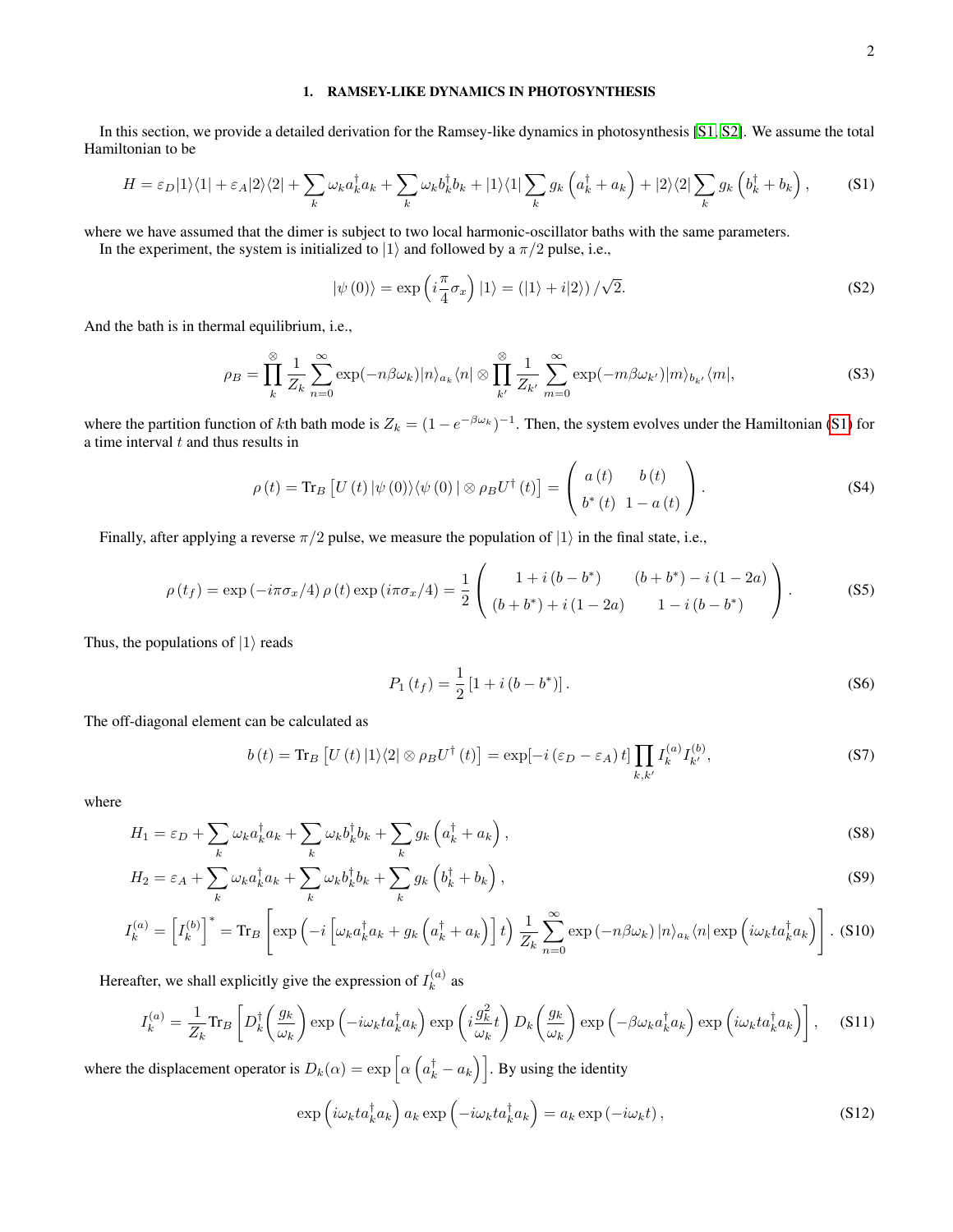$I_k^{(a)}$  $k^{(a)}$  is simplified as

$$
I_k^{(a)} = \frac{1}{Z_k} \exp\left(i\frac{g_k^2}{\omega_k}t - \frac{ig_k^2}{\omega_k^2}\sin\omega_k t\right) \text{Tr}_B\left[\exp\left\{\frac{g_k}{\omega_k}\left[a_k^\dagger\left(1 - e^{i\omega_k t}\right) + a_k\left(e^{-i\omega_k t} - 1\right)\right]\right\}\exp\left(-\beta\omega_k a_k^\dagger a_k\right)\right],
$$
(S13)

where in the last line we have used the Baker-Hausdorff formula [\[S6\]](#page-15-3)  $e^A e^B = e^{[A,B]/2} e^{A+B}$ . Then, we apply the identity

$$
\operatorname{Tr}_B\left[\exp\left(r_1 a_k + r_2 a_k^{\dagger}\right) \frac{\exp\left(-\beta \omega_k a_k^{\dagger} a_k\right)}{Z_k}\right] = \exp\left[\frac{1}{2}r_1 r_2 \coth\left(\frac{\beta \omega_k}{2}\right)\right]
$$
(S14)

to the above equation, we obtain  $I_k^{(a)}$  $k^{(a)}$  as

$$
I_k^{(a)} = \exp\left\{-\frac{g_k^2}{\omega_k^2} \left[ (1 - \cos \omega_k t) \coth\left(\frac{\beta \omega_k}{2}\right) + i \left(\sin \omega_k t - \omega_k t\right) \right] \right\}.
$$
 (S15)

By inserting  $I_k^{(a)}$  $k^{(a)}$  into  $b(t)$ , we have

$$
b(t) = \exp\{-i(\varepsilon_D - \varepsilon_A)t - 2\text{Re}[g(t)]\},\tag{S16}
$$

where the lineshape function reads

$$
g(t) = \sum_{k} \frac{g_k^2}{\omega_k^2} \left[ (1 - \cos \omega_k t) \coth\left(\frac{\beta \omega_k}{2}\right) + i \left( \sin \omega_k t - \omega_k t \right) \right].
$$
 (S17)

The population of  $|1\rangle$  reads

$$
P_1(t_f) = \frac{1}{2} \left\{ 1 + \exp(-2\text{Re}[g(t_f)]) \cos(\varepsilon_D - \varepsilon_A)t_f \right\}.
$$
 (S18)

Since the spectral density is defined as

$$
J(\omega) = \sum_{k} g_k^2 \delta(\omega - \omega_k) = \int d\omega_k \, \rho(\omega_k) g_k^2 \, \delta(\omega - \omega_k) = \rho(\omega_k) g_k^2 |_{\omega_k = \omega}
$$
 (S19)

with  $\rho(\omega_k)$  being density of states of bath, the lineshape function can explicitly given as

<span id="page-2-0"></span>
$$
g(t) = \int_0^{\omega_c} d\omega_k \frac{2\lambda\Lambda}{(\omega_k^2 + \Lambda^2)\,\omega_k} \left[ (1 - \cos\omega_k t) \coth\left(\frac{\beta\omega_k}{2}\right) + i\left(\sin\omega_k t - \omega_k t\right) \right],\tag{S20}
$$

where we assumed a Drude-Lorentz form spectral density

$$
J(\omega) = \frac{2\lambda\Lambda\omega}{\omega^2 + \Lambda^2}
$$
 (S21)

with  $\lambda$  and  $\Lambda$  being the reorganization energy and cutoff frequency respectively.

By using a Matsubara expansion [\[S18\]](#page-15-4), the lineshape function is explicitly calculated as

$$
g(t) = \frac{\lambda}{\Lambda} \left[ \cot \left( \frac{\beta \Lambda}{2} - i \right) \right] \left( e^{-\Lambda t} + \Lambda t - 1 \right) + \frac{4\lambda \Lambda}{\beta} \sum_{n=1}^{\infty} \frac{e^{-\nu_n t} + \nu_n t - 1}{\nu_n \left( \nu_n^2 - \Lambda^2 \right)},
$$
(S22)

where  $\nu_n = 2\pi n/\beta$  and  $\beta = 1/(k_BT)$ .

In Sec. [3,](#page-4-0) we will demonstrate that in order to simulate the photosynthetic dynamics in NMR, the following relations should be fulfilled

$$
\chi(t) = \text{Re}[g(t)],\tag{S23}
$$

$$
\omega_L = \varepsilon_D - \varepsilon_A. \tag{S24}
$$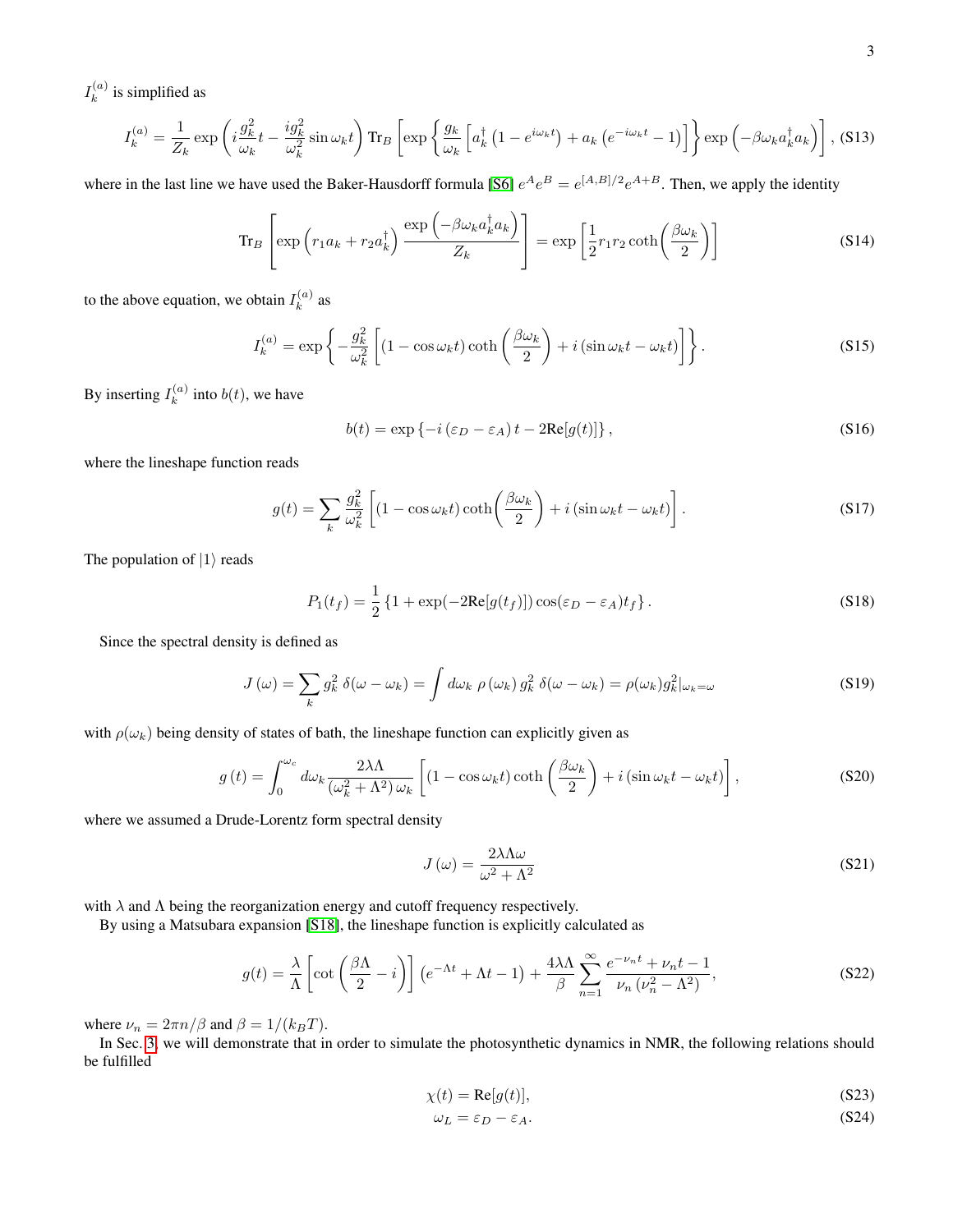# <span id="page-3-0"></span>2. HIERARCHICAL EQUATIONS OF MOTION (HEOM)

The hierarchical equations of motion (HEOM) formalism has become an important method for studying quantum open systems [\[S7](#page-15-5)[–S9\]](#page-15-6). In this section, we describe the application of the HEOM method for studying the excitation energy transfer (EET) in photosynthetic systems [\[S8,](#page-15-7) [S9\]](#page-15-6).

We discuss the EET dynamics in a photosynthetic complex containing four pigments, and each pigment is modeled by a two-level system. The following Frenkel exciton Hamiltonian [\[S1,](#page-15-1) [S10\]](#page-15-8), studying EET dynamics, consists of three parts,

$$
H_{\text{tot}} = H_{\text{el}} + H_{\text{ph}} + H_{\text{el-ph}},\tag{S25}
$$

where

$$
H_{\rm el} = \sum_{j=1}^{4} \varepsilon_j |j\rangle\langle j| + \sum_{j < k}^{4} J_{jk} \left( |j\rangle\langle k| + |k\rangle\langle j| \right),\tag{S26}
$$

$$
H_{\rm ph} = \sum_{j=1}^{4} H_{\rm ph,j} = \sum_{j=1}^{4} \sum_{m} \omega_{jm} \left( p_{jm}^2 + q_{jm}^2 \right) / 2, \tag{S27}
$$

$$
H_{\text{el-ph}} = \sum_{j=1}^{4} H_{\text{el-ph},j} = \sum_{j=1}^{4} V_j \mu_j.
$$
 (S28)

In the above,  $|j\rangle$  represents the state where only the jth pigment is in its electronic excited state and all others are in their electronic ground state. Moreover, this

$$
\varepsilon_j = \varepsilon_j^0 + \lambda_j \tag{S29}
$$

is the so-called site energy of the jth pigment, where  $\varepsilon_j^0$  is the excited electronic energy of the jth pigment in the absence of phonons and  $\lambda_j$  is the reorganization energy of the jth pigment. Furthermore,  $J_{jk}$  is the electronic coupling between pigments i and j. Also,  $\omega_m$ ,  $p_{jm}$  and  $q_{jm}$  are the frequency, dimensionless coordinate, and conjugate momentum of the mth phonon mode, respectively. Here,

$$
V_j = |j\rangle\langle j|,\tag{S30}
$$

$$
\mu_j = -\sum_m c_{jm} q_{jm} \tag{S31}
$$

with  $c_{im}$  being the coupling constant between the jth pigment and mth phonon mode. For simplicity, we assume that the phonon modes associated with different pigments are uncorrelated.

The reduced density operator of the system

$$
\rho(t) = \text{Tr}_{\text{ph}} \left\{ \rho_{\text{tot}}(t) \right\} \tag{S32}
$$

with  $\rho_{\text{tot}}$  being the density operator for the total system can adequately describe the EET dynamics. At the initial time  $t = 0$ , we assume that the total system is in the factorized product state of the form

<span id="page-3-1"></span>
$$
\rho_{\text{tot}}(0) = \rho(0) \frac{\exp\left(-\beta H_{\text{ph}}\right)}{\text{Tr}\exp\left(-\beta H_{\text{ph}}\right)}.\tag{S33}
$$

In accordance to the vertical Franck-Condon transition [\[S8,](#page-15-7) [S9\]](#page-15-6), the initial condition [\(S33\)](#page-3-1) is appropriate in electronic excitation processes. In this work, we adopt the spectral density of the overdamped Brownian oscillator model,  $J_j(\omega) = \frac{2\lambda_j \gamma_j \omega}{\omega^2 + \gamma_j^2}$ , to describe the coupling between the jth pigment and the environmental phonons. For this modeling, the timescale of the phonon relaxation is simply,  $\tau_c = \gamma_j^{-1}$ . According to the reorganization dynamics, one can determine the reorganization energy  $\lambda_j$ .

For high temperatures  $\beta \gamma_j < 1$ , the following hierarchically coupled equations of motion for the reduced density operator with the overdamped Brownian oscillator model is given by

<span id="page-3-2"></span>
$$
\frac{\partial}{\partial t}\sigma(\mathbf{n},t) = -\left(i\ell_e + \sum_{j=1}^4 n_j \gamma_j\right)\sigma(\mathbf{n},t) + \sum_{j=1}^4 \left[\Phi_j \sigma(\mathbf{n}_{j+},t) + n_j \Theta_j \sigma(\mathbf{n}_{j-},t)\right],\tag{S34}
$$

where  $\mathbf{n} = (n_1, n_2, n_3, n_4)$ ,  $\mathbf{n}_{j\pm} = (n_1, \dots, n_j \pm 1, \dots, n_4)$  are three sets of nonnegative integers. The phonon-induced relaxation operators are written by

$$
\Phi_j = iV_j^\times,\tag{S35}
$$

$$
\Theta_j = i \left( 2\lambda_j T V_j^{\times} - i\lambda_j \gamma_j V_j^o \right),\tag{S36}
$$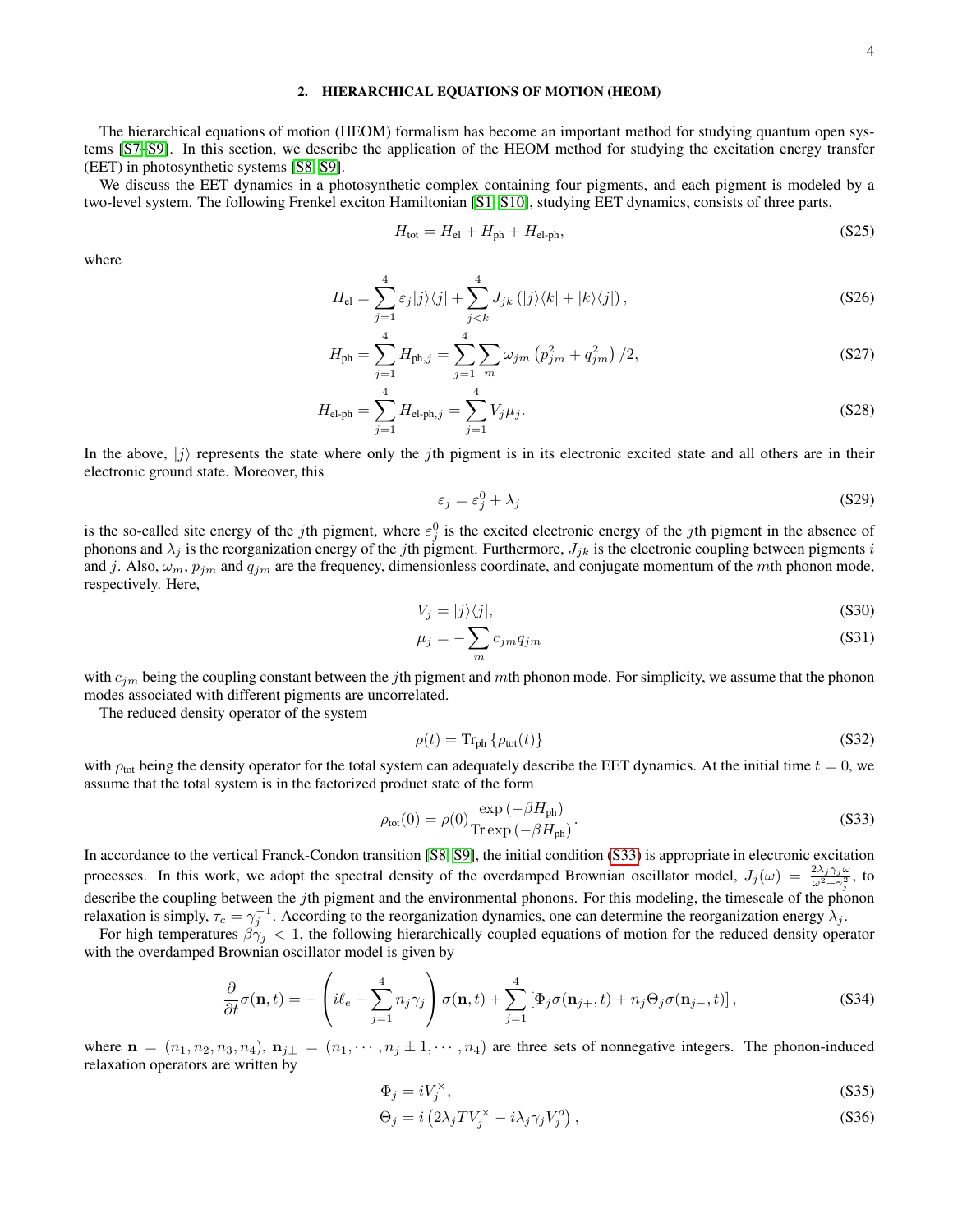where  $O^{\times} f = [O, f] = Of - fO$ ,  $O^{\circ} f = \{O, f\} = Of + fO$  are the hyper-operator notations. In addition,  $\rho(t) = \sigma(0, t)$ , and the other  $\sigma(n \neq 0, t)$  are auxiliary operators considering the fluctuation and dissipation. The Liouvillian operator  $\ell_e$  corresponds to the electronic Hamiltonian  $H_e$ .

We terminate Eq. [\(S34\)](#page-3-2), when the integers  $n_j$ 's satisfy

$$
N = \sum_{j=1}^{4} n_j \gg \frac{\omega_e}{\min(\gamma_1, \gamma_2, \gamma_3, \gamma_4)},
$$
\n(S37)

where  $\omega_e$  is a characteristic frequency of the system dynamics  $\ell_e$  [\[S8\]](#page-15-7). The required number of auxiliary density operators  $\sigma(\mathbf{n}, t)$  is given by

$$
\sum_{k=0}^{N} \binom{k+4-1}{4-1} = \frac{(4+N)!}{4!N!}.
$$
\n(S38)

### <span id="page-4-0"></span>3. DYNAMICS WITH CLASSICAL PURE-DEPHASING NOISE

#### <span id="page-4-1"></span>i. General Case

In this section, inspired by Ref. [\[S3\]](#page-15-9), we provide a detailed calculation for the dynamics in the classical pure-dephasing noise. The total Hamiltonian

$$
H(t) = H_0(t) + H_c(t)
$$
\n(S39)

is divided into two parts, i.e. the control Hamiltonian  $H_c(t) = \vec{h}(t) \cdot \vec{\sigma}$ , and the noise Hamiltonian  $H_0(t) = \vec{\beta}(t) \cdot \vec{\sigma}$ , where  $\vec{h}(t) = (h_x(t), h_y(t), h_z(t)), \vec{\beta}(t) = (\beta_x(t), \beta_y(t), \vec{\beta_z}(t)), \vec{\sigma} = (\sigma_x, \sigma_y, \sigma_z).$ 

In the rotating frame with respect to  $U_c(t) = \mathcal{T} \exp\left[-i \int_0^t d\tau H_c(\tau)\right]$ , the noise Hamiltonian reads

$$
\widetilde{H}_0(t) = U_c^{\dagger}(t) H_0(t) U_c(t).
$$
\n
$$
(S40)
$$

And the propagator in this frame is correspondingly

$$
\widetilde{U}\left(t\right) = \mathcal{T} \exp\left[-i \int_0^t d\tau \widetilde{H}_0\left(\tau\right)\right].
$$
\n(S41)

Therefore, transformed back to the Schrödinger picture, the propagator is written as

$$
U(t) = U_c(t) U(t).
$$
 (S42)

Let us now consider

<span id="page-4-2"></span>
$$
\widetilde{H}_0(t) = U_c^{\dagger}(t) \vec{\beta}(t) \cdot \vec{\sigma} U_c(t) = \sum_{i,j} \beta_i(t) R_{ij}(t) \sigma_j,
$$
\n(S43)

where

$$
R_{ij}(t) = \frac{1}{2} \text{Tr} \left[ U_c^{\dagger}(t) \,\sigma_i U_c(t) \,\sigma_j \right],\tag{S44}
$$

and in the last line of Eq. [\(S43\)](#page-4-2) we have used the relation Tr  $[\sigma_i \sigma_j] = 2\delta_{ij}$ . Hereafter, we shall use the compact definition

$$
\overrightarrow{R} = (R_x(t), R_y(t), R_z(t))^T, \qquad (S45)
$$

where

$$
R_i(t) = (R_{ix}(t), R_{iy}(t), R_{iz}(t)).
$$
\n(S46)

When

<span id="page-4-3"></span>
$$
\widetilde{U}\left(t\right) = \exp\left[-i\sum_{\mu=1}^{\infty} \Phi_{\mu}\left(\tau\right)\right],\tag{S47}
$$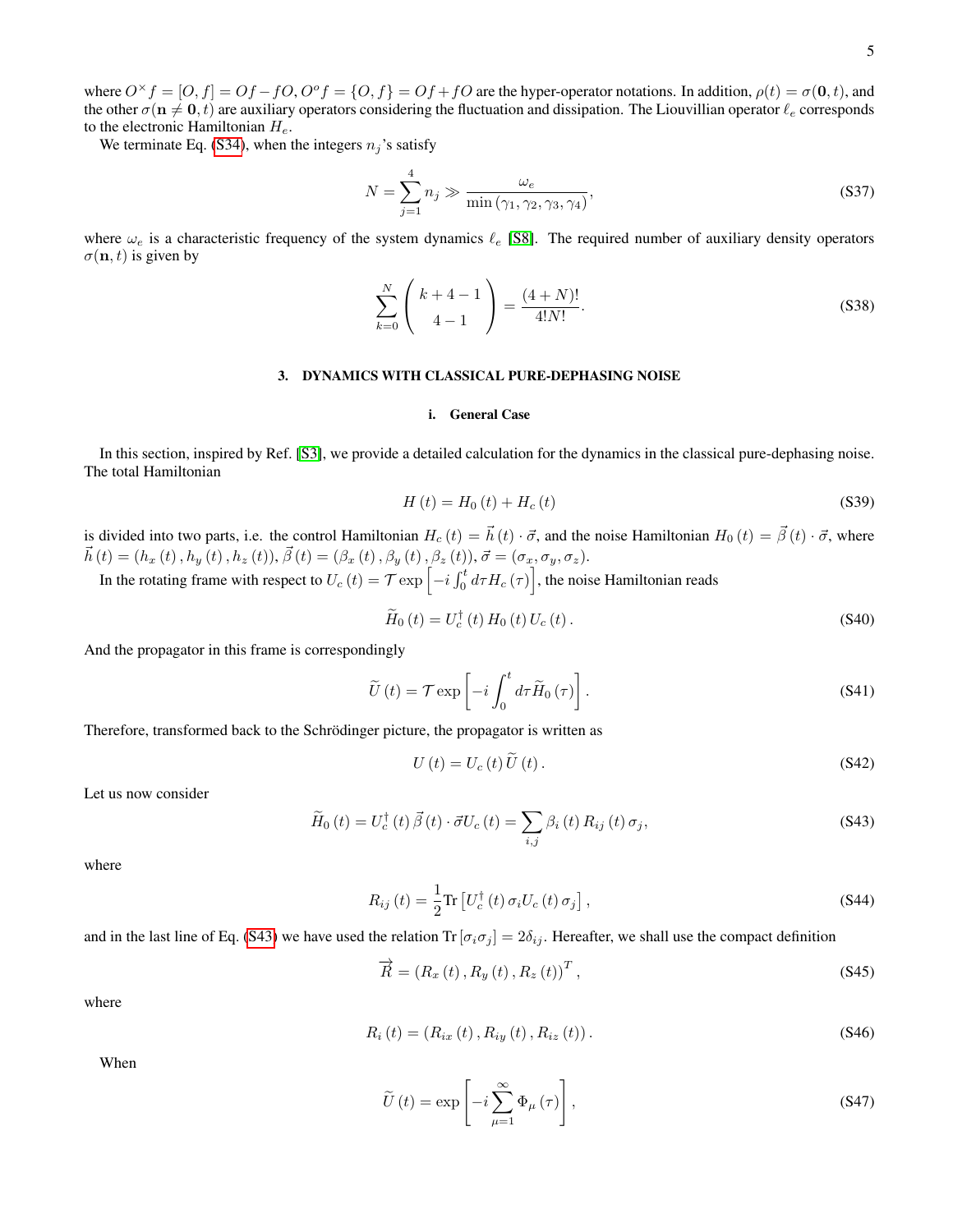according to the Magnus expansion [\[S15\]](#page-15-10), we have

$$
\Phi_1(\tau) = \int_0^\tau dt \widetilde{H}_0(t),\tag{S48}
$$

$$
\Phi_2(\tau) = -\frac{i}{2} \int_0^{\tau} dt_1 \int_0^{t_1} dt_2 \left[ \tilde{H}_0(t_1), \tilde{H}_0(t_2) \right],
$$
\n(S49)

$$
\Phi_3(\tau) = -\frac{1}{6} \int_0^{\tau} dt_1 \int_0^{t_1} dt_2 \int_0^{t_2} dt_3 \left\{ \left[ \tilde{H}_0(t_1), \left[ \tilde{H}_0(t_2), \tilde{H}_0(t_3) \right] \right] + \left[ \tilde{H}_0(t_3), \left[ \tilde{H}_0(t_2), \tilde{H}_0(t_1) \right] \right] \right\}.
$$
 (S50)

By using the identity  $[\vec{u}\vec{\sigma}, \vec{v}\vec{\sigma}] = 2i(\vec{u} \times \vec{v})\vec{\sigma}$ , the propagator [\(S47\)](#page-4-3) can be rewritten as

$$
\widetilde{U}(t) = \exp\left[-i\sum_{\mu} \vec{a}_{\mu}(\tau) \cdot \vec{\sigma}\right],
$$
\n(S51)

where

$$
\vec{a}_1(\tau) = \sum_i \int_0^{\tau} dt \ \beta_i R_i(t), \tag{S52}
$$

$$
\vec{a}_2(\tau) = \sum_{i,j} \int_0^{\tau} dt_1 \int_0^{t_1} dt_2 \ \beta_i(t_1) \ \beta_j(t_1) \ \widetilde{R}_{ij}(t_1, t_2), \tag{S53}
$$

$$
\vec{a}_3(\tau) = \frac{2}{3} \sum_{i,j,k} \int_0^{\tau} dt_1 \int_0^{t_1} dt_2 \int_0^{t_2} dt_3 \beta_i(t_1) \beta_j(t_2) \beta_k(t_3) \tilde{R}_{ijk}(t_1, t_2, t_3), \tag{S54}
$$

with

$$
\widetilde{R}_{ij}(t_1, t_2) = R_i(t_1) \times R_j(t_2),\tag{S55}
$$

$$
\widetilde{R}_{ijk}(t_1, t_2, t_3) = R_i(t_1) \times [R_j(t_2) \times R_k(t_3)] + R_k(t_3) \times [R_j(t_2) \times R_i(t_1)].
$$
\n(S56)

To calculate the fidelity of the operation described by

$$
U_c(t) = \mathcal{T} \exp\left[-i \int_0^t d\tau H_c(\tau)\right],
$$
\n(S57)

we use the Hilbert-Schmidt inner product to measure the fidelity as

$$
\mathcal{F}\left(\tau\right) = \frac{1}{4} \left| \text{Tr}\left[ U_c^{\dagger}(\tau) U_c(\tau) \widetilde{U}(\tau) \right] \right|^2 = \frac{1}{2} \left[ 1 + \sum_{n=0}^{\infty} \left( -1 \right)^m \frac{2^{2m}}{(2m)!} \langle a^{2m} \rangle \right],\tag{S58}
$$

where a is the modulus of the vector  $\vec{a}(\tau)$ , and  $\langle \cdots \rangle$  is averaged over all possible noise trajectories. In the above equation, the lowest order term is

$$
\langle a^2 \rangle = \langle aa^T \rangle = \langle a_1 a_1^T \rangle + \langle a_2 a_2^T \rangle + \dots + 2 \left( \langle a_1 a_2^T \rangle + \langle a_1 a_3^T \rangle + \langle a_1 a_4^T \rangle + \dots \right).
$$
 (S59)

Thus, the fidelity can be expanded as

$$
\mathcal{F}(\tau) \simeq 1 - \langle a_1 a_1^T \rangle = 1 - \sum_{i,j,k} \int_0^{\tau} dt_1 \int_0^{\tau} dt_2 \langle \beta_i(t_1) \beta_j(t_2) \rangle R_{ik}(t_1) R_{jk}^*(t_2), \tag{S60}
$$

where we have used the relation  $R_{kj}^T(\tau) = R_{jk}^*(\tau)$ .

By introducing the Fourier transform of the cross-power spectrum

$$
\langle \beta_i(t_1) \beta_j(t_2) \rangle = \frac{1}{2\pi} \int_{-\infty}^{\infty} d\omega \ S_{ij}(\omega) e^{i\omega(t_2 - t_1)}, \tag{S61}
$$

we have

$$
\mathcal{F}(\tau) = 1 - \frac{1}{2\pi} \sum_{i,j,k} \int_0^{\tau} dt_1 \int_0^{\tau} dt_2 \int_{-\infty}^{\infty} d\omega \ S_{ij}(\omega) e^{i\omega(t_2 - t_1)} R_{ik}(t_1) R_{jk}^*(t_2)
$$
  
\n
$$
= 1 - \frac{1}{2\pi} \sum_{i,j,k} \int_{-\infty}^{\infty} \frac{d\omega}{\omega^2} S_{ij}(\omega) (-i\omega) \int_0^{\tau} dt_1 R_{ik}(t_1) e^{-i\omega t_1} (i\omega) \int_0^{\tau} dt_2 R_{jk}^*(t_2) e^{i\omega t_2}
$$
  
\n
$$
= 1 - \frac{1}{2\pi} \sum_{i,j,k} \frac{d\omega}{\omega^2} S_{ij}(\omega) R_{ik}(\omega) R_{jk}^*(\omega),
$$
\n(S62)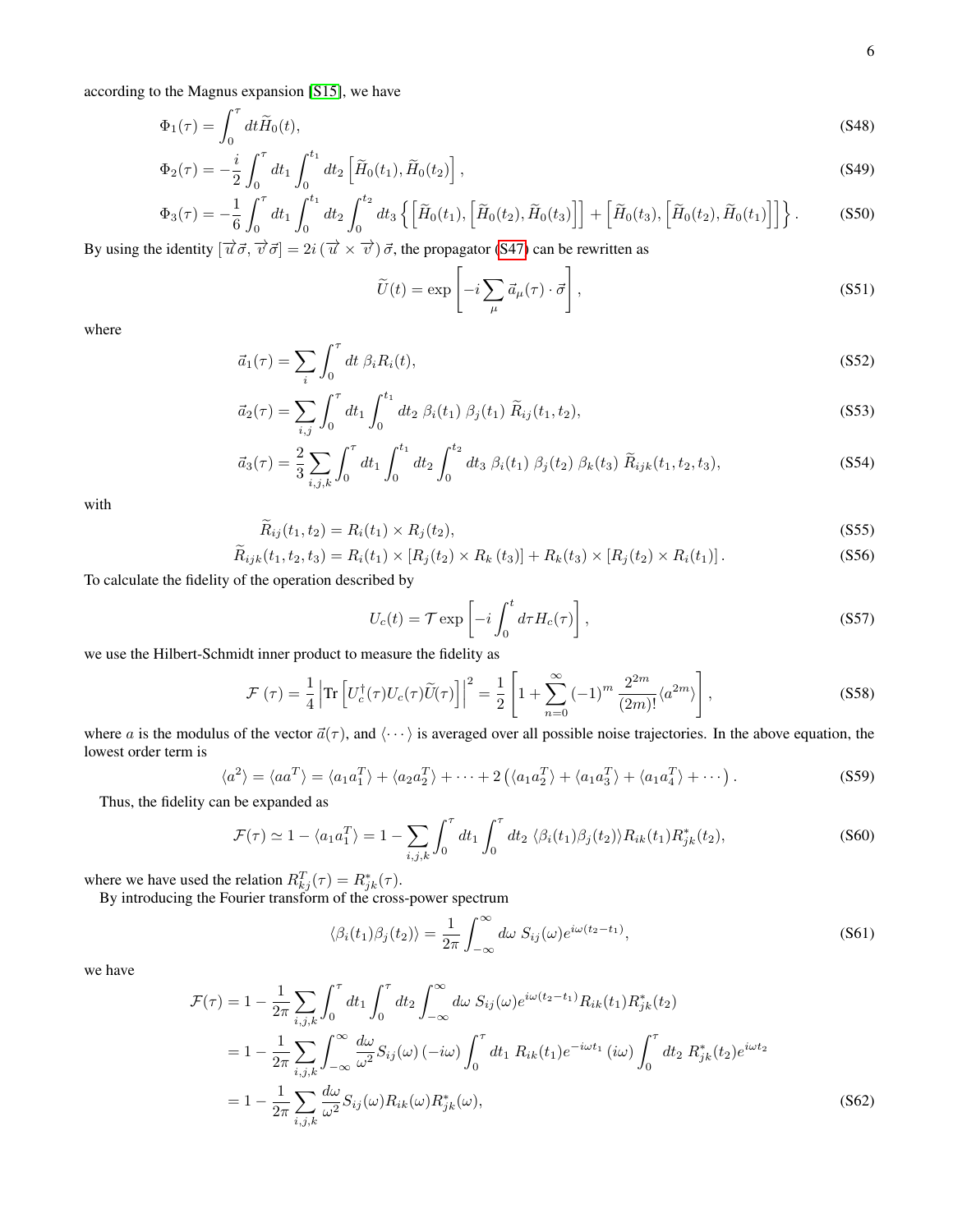where we have defined

$$
R_{ik}(\omega) = -i\omega \int_0^{\tau} dt \; R_{ik}(t) e^{-i\omega t}.
$$
 (S63)

## <span id="page-6-0"></span>ii. Ramsey Fringes

In the following, we shall consider a special case where  $[H_0(t), H_c(t)] = 0$ . At the end of this subsection, we will provide the deviation for Ramsey-interferometer experiment. In this case, we assume the total Hamiltonian as

<span id="page-6-1"></span>
$$
H(t) = \frac{\omega_L}{2}\sigma_z + \beta_z(t)\sigma_z.
$$
 (S64)

Thus, the control Hamiltonian is  $H_c = \frac{\omega_L}{2} \sigma_z$ , and the noise Hamiltonian is  $H_0(t) = \beta_z(t) \sigma_z$ . In the rotating frame with respect to  $\bar{U_c}(t) = \exp(-i\frac{\omega_L t}{2}\sigma_z)$ , the noise Hamiltonian reads

$$
\widetilde{H}_0(t) = U_c^{\dagger}(t)H_0(t)U_c(t) = H_0(t),
$$
\n(S65)

because  $[H_c, H_0(t)] = 0$ .

And the propagator in this frame is correspondingly

$$
\widetilde{U} = \exp\left[-i \int_0^t d\tau \ \beta_z(\tau) \sigma_z\right]. \tag{S66}
$$

Therefore, transformed back to the Schrödinger picture, the propagator is written as

$$
U(t) = U_c(t)\widetilde{U}(t) = \exp\left(-i\frac{\omega_L t}{2}\sigma_z\right)\exp\left[-i\int_0^t d\tau \ \beta_z(\tau)\sigma_z\right].
$$
\n(S67)

In the experiment, the system is initialized to  $|0\rangle$  and followed by a  $\pi/2$  pulse, i.e.

$$
|\psi(0)\rangle = \exp\left(i\frac{\pi}{4}\sigma_x\right)|0\rangle = (|0\rangle + i|1\rangle)/\sqrt{2}.
$$
 (S68)

Then, the system evolves under the Hamiltonian  $(S64)$  for a time interval t and thus results in

$$
|\psi(t)\rangle = \frac{1}{\sqrt{2}}U(t)(|0\rangle + i|1\rangle) = \frac{1}{\sqrt{2}}\left(e^{-i\phi(t)}|0\rangle + ie^{i\phi(t)}|1\rangle\right),\tag{S69}
$$

where

$$
\phi(t) = \phi_A(t) + \phi_B(t),\tag{S70}
$$

$$
\phi_A(t) = \frac{\omega_L t}{2},\tag{S71}
$$

$$
\phi_B(t) = \int_0^t d\tau \ \beta_z(\tau). \tag{S72}
$$

Finally, after applying a reverse  $\pi/2$  pulse, we measure the population of  $|0\rangle$  in the final state, i.e.

$$
|\psi_f(t)\rangle = \frac{1}{\sqrt{2}} e^{-i\pi\sigma_z/4} \left( e^{-i\phi(t)}|0\rangle + i e^{i\phi(t)}|1\rangle \right) = \cos\phi(t)|0\rangle + \sin\phi(t)|1\rangle. \tag{S73}
$$

Thus, the population of  $|0\rangle$  reads

$$
P_0(t) = \cos^2 \phi(t) = \frac{1}{2} \left[ 1 + \cos 2\phi_A \langle \cos 2\phi_B(t) \rangle - \sin 2\phi_A(t) \langle \sin 2\phi_B(t) \rangle \right],\tag{S74}
$$

where  $\langle \cdots \rangle$  is averaged over all possible random realizations. If we further assume a Gaussian noise,  $\langle \phi_B^{2n-1}(t) \rangle = 0$  for any positive integer n,  $P_0(t)$  can be simplified as

$$
P_0(t) = \frac{1}{2} \left[ 1 + \cos 2\phi_A(t) \langle \cos 2\phi_B(t) \rangle \right] = \frac{1}{2} \left[ 1 + \cos 2\phi_A(t) \sum_{n=0}^{\infty} (-1)^n \frac{2^{2n}}{(2n)!} \langle \phi_B^{2n}(t) \rangle \right].
$$
 (S75)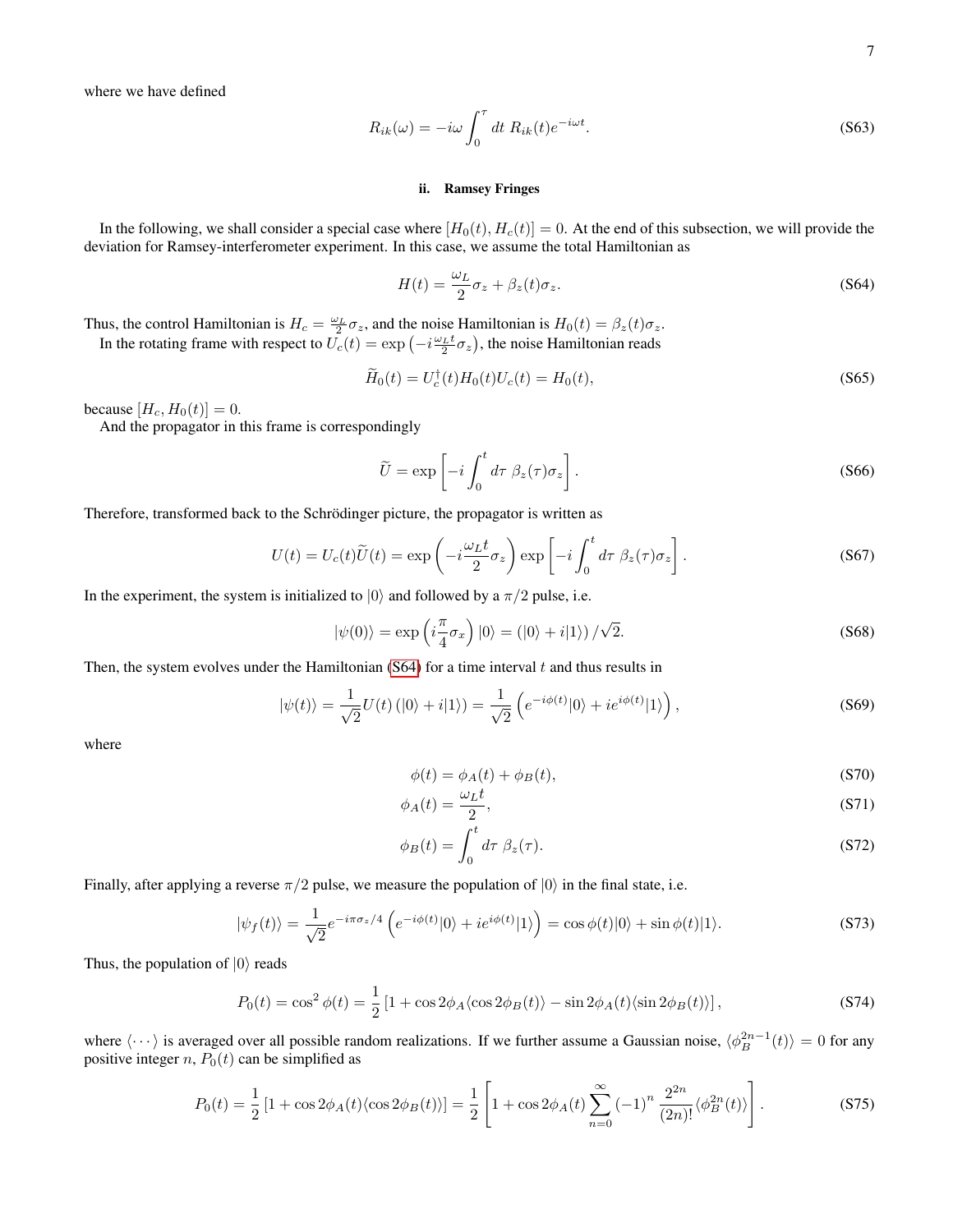For the lowest nontrivial order  $n = 1$ , we have

$$
\chi(t) = \langle \phi_B^2(t) \rangle = \int_0^t d\tau_1 \int_0^t d\tau_2 \langle \beta_z(\tau_1) \beta_z(\tau_2) \rangle = \frac{4}{2\pi} \int_{-\infty}^{\infty} \frac{d\omega}{\omega^2} S_{zz}(\omega) \sin^2 \frac{\omega t}{2},
$$
\n(S76)

where we have introduced the Fourier transform of  $\langle \beta_z(\tau_1) \beta_z(\tau_2) \rangle$  as

$$
S_{zz}(\omega) = \int_{-\infty}^{\infty} dt \ \langle \beta_z(0) \beta_z(t) \rangle e^{i\omega t}
$$
 (S77)

with  $\langle \beta_z(\tau_1)\beta_z(\tau_2)\rangle$  being only dependent on the time interval  $\tau_2 - \tau_1$ .

For the order with  $n = 2$ , we have

$$
\langle \phi_B^4(t) \rangle = \int_0^t d\tau_1 \int_0^t d\tau_2 \int_0^t d\tau_3 \int_0^t d\tau_4 \langle \beta_z(\tau_1) \beta_z(\tau_2) \beta_z(\tau_3) \beta_z(\tau_4) \rangle
$$
  
\n
$$
= \int_0^t d\tau_1 \int_0^t d\tau_2 \int_0^t d\tau_3 \int_0^t d\tau_4 \left[ \langle \beta_z(\tau_1) \beta_z(\tau_2) \rangle \langle \beta_z(\tau_3) \beta_z(\tau_4) \rangle + \langle \beta_z(\tau_1) \beta_z(\tau_3) \rangle \langle \beta_z(\tau_2) \beta_z(\tau_4) \rangle \right.
$$
  
\n
$$
+ \langle \beta_z(\tau_1) \beta_z(\tau_4) \rangle \langle \beta_z(\tau_2) \beta_z(\tau_3) \rangle]
$$
  
\n
$$
= 3 \int_0^t d\tau_1 \int_0^t d\tau_2 \int_0^t d\tau_3 \int_0^t d\tau_4 \langle \beta_z(\tau_1) \beta_z(\tau_2) \rangle \langle \beta_z(\tau_3) \beta_z(\tau_4) \rangle = 3\chi^2(t).
$$
 (S78)

For the order with arbitrary integer  $n$ , we have

$$
\langle \phi_B^{2n}(t) \rangle = \int_0^t d\tau_1 \int_0^t d\tau_2 \cdots \int_0^t d\tau_{2n} \langle \beta_z(\tau_1) \beta_z(\tau_2) \cdots \beta_z(\tau_{2n}) \rangle
$$
  
\n
$$
= \int_0^t d\tau_1 \int_0^t d\tau_2 \int_0^t d\tau_3 \int_0^t d\tau_4 \left[ \langle \beta_z(\tau_1) \beta_z(\tau_2) \rangle \langle \beta_z(\tau_3) \beta_z(\tau_4) \rangle \cdots \langle \beta_z(\tau_{2n-1}) \beta_z(\tau_{2n}) \rangle + \cdots \right]
$$
  
\n
$$
= \frac{(2n)!}{2^n n!} \left[ \frac{4}{2\pi} \int_{-\infty}^{\infty} \frac{d\omega}{\omega^2} S_{zz}(\omega) \sin^2 \frac{\omega t}{2} \right]^n = \frac{(2n)!}{2^n n!} \chi^n(t), \tag{S79}
$$

where there are  $(2n)!/(2<sup>n</sup>n!)$  terms in the second line according to Isserlis' theorem if it is a Gaussian noise [\[S16\]](#page-15-11). To conclude,

$$
P_0(t) = \frac{1}{2} \left[ 1 + \cos 2\Phi_A(t) \sum_{n=0}^{\infty} (-1)^n \frac{2^{2n}}{(2n)!} \frac{(2n)!}{2^n n!} \chi^n(t) \right] = \frac{1}{2} \left[ 1 + \cos 2\phi_A(t) e^{-2\chi(t)} \right].
$$
 (S80)

This predicts that before decaying to the steady value  $1/2$  in the long run,  $P_0(t)$  will experience oscillations with frequency  $\omega_L$ . We assume that

$$
\beta_z = \alpha \sum_{j=1}^{J} F(\omega_j) \omega_j \cos(\omega_j t + \psi_j), \qquad (S81)
$$

where the  $\psi_i$ 's are random numbers. According to Ref. [\[S16\]](#page-15-11), the ensemble average is equivalent to the time average for a wide-sense-stationary random process. In this case, the two-time correlation function reads

$$
\langle \beta_z(t+\tau)\beta_z(t) \rangle = \lim_{T \to \infty} \frac{1}{2T} \int_{-T}^{T} dt \beta_z(t+\tau)\beta_z(t) = \left(\frac{\alpha}{2}\right)^2 \sum_{j=1}^{J} \left[\omega_j F(\omega_j)\right]^2 \left(e^{i\omega_j \tau} + e^{-i\omega_j \tau}\right),\tag{S82}
$$

which does not depend on t but  $\tau$ .

The power spectral density is the Fourier transform of the correlation function, i.e.

$$
S_{zz}(\omega) = \int_{-\infty}^{\infty} d\tau \ e^{-i\omega\tau} \langle \beta_z(t+\tau) \beta_z(t) \rangle = \left(\frac{\alpha}{2}\right)^2 \sum_{j=1}^{J} \left[\omega_j F(\omega_j)\right]^2 \left[\delta(\omega - \omega_j) + \delta(\omega + \omega_j)\right],\tag{S83}
$$

where  $\delta(\omega \pm \omega_j) = \int_{\infty}^{\infty} dt \ e^{i(\omega \pm \omega_j)t}$ . The power spectral density is a set of equally-spaced peaks with distance  $\omega_0$  and height  $\left(\frac{\alpha}{2}\right)^2 \left[\omega_j F(\omega_j)\right]^2$ .

If we set  $F(\omega_j) = (\omega_j \left( \omega_j^2 + \gamma^2 \right))^{-1/2}$ , we have

$$
S_{zz}(\omega) = \frac{\alpha^2}{4} \sum_{j=1}^{J} \frac{\omega_j}{\omega_j^2 + \gamma^2} \left[ \delta(\omega - \omega_j) + \delta(\omega + \omega_j) \right]
$$
(S84)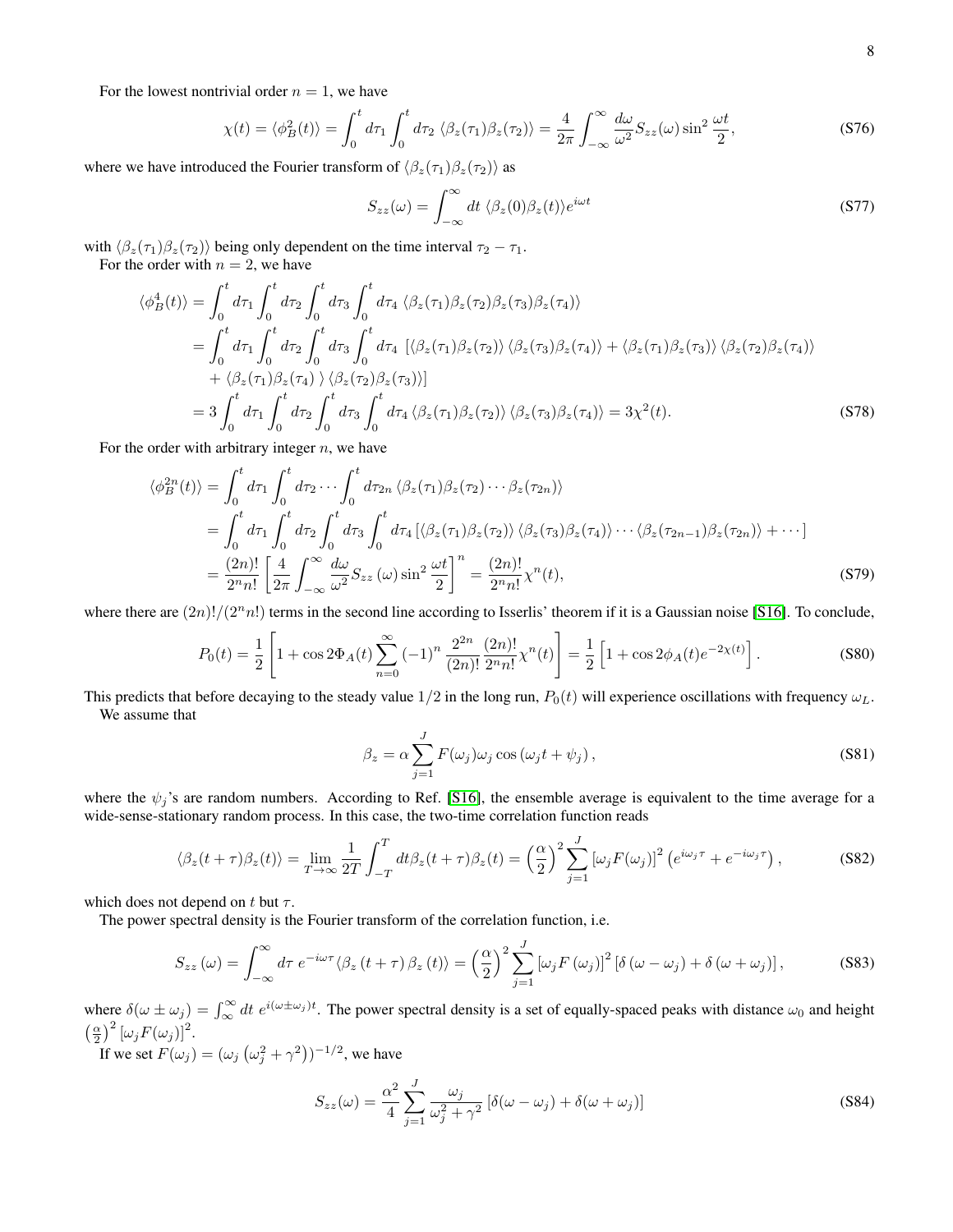and thus  $S_{zz}(\omega)$  is the Drude-Lorentz spectral density of the step-function form with cutoff frequency  $\omega_J$ .

The transverse relaxation time  $T_2$  is defined by

$$
2\chi(T_2) = 1.\tag{S85}
$$

For photosynthesis, the decoherence is determined by the real part of the lineshape function

$$
g(t) = \frac{\lambda}{\Lambda} \left[ \cot \left( \frac{\beta \Lambda}{2} \right) - i \right] \exp \left( -\Lambda t + \Lambda t - 1 \right) + \frac{4\lambda \Lambda}{\beta} \sum_{n=1}^{\infty} \frac{e^{-\nu_n t + \nu_n t - 1}}{\nu_n \left( \nu_n^2 - \Lambda^2 \right)},
$$
(S86)

with spectral density  $J(\omega) = \frac{2\lambda\Lambda\omega}{\omega^2 + \Lambda^2}$ , where  $\nu_n = 2\pi n/\beta$ .

Therefore, in order to simulate photosynthetic dynamics in NMR, we should relate the following two quantities

<span id="page-8-2"></span>
$$
\chi(t) = \text{Re}[g(t)] \tag{S87}
$$

and cutoff frequencies in two spectra are equal, i.e.

$$
\gamma = \Lambda. \tag{S88}
$$

### <span id="page-8-0"></span>4. ARTIFICIALLY INJECTING NOISE

Here we introduce a method of artificially injecting noises in NMR and ion trap systems, including dephasing noise and amplitude noise [\[S4,](#page-15-12) [S5\]](#page-15-13).

#### <span id="page-8-1"></span>i. Dephasing Noise

Dephasing noise comes from the inhomogeneous and non-static magnetic field in NMR systems. The corresponding Hamiltonian can be written as  $\beta_z(t)\sigma_z$  with

$$
\beta_z(t) = \sum_{j=1}^{N} \alpha_z F(\omega_j) \omega_j \cos(\omega_j t + \phi_j), \qquad (S89)
$$

where  $\alpha_i(i = x, y, z)$  is the noise amplitude and  $\phi_i$  is a random phase.  $N\omega_0$  determines the high frequency cutoff and  $\omega_0$  is the base frequency with  $\omega_j = j\omega_0$ . The types of noise rely on the function  $F(\omega_j)$ . The two-time correlation function for  $\beta_z(t)$  is then written as

$$
\langle \beta_z(t+\tau)\beta_z(t)\rangle = \lim_{T\to\infty} \frac{1}{2T} \int_{-T}^T dt \ \beta_z(t+\tau)\beta_z(t) = \left(\frac{\alpha_z}{2}\right)^2 \sum_j [\omega_j F(\omega_j)]^2 (e^{i\omega_j \tau} + e^{-i\omega_j \tau}), \tag{S90}
$$

which does not depend on t but on  $\tau$ . Applying the Wiener-Khintchine theorem [\[S17\]](#page-15-14), we then obtain the power spectral density which can describe the energy distribution of the stochastic signal in the frequency domain by Fourier transform

$$
S_z(\omega) = \int_{-\infty}^{\infty} d\tau \ e^{-i\omega\tau} \langle \beta_z(t+\tau) \beta_z(t) \rangle = \frac{\pi \alpha_z^2}{2} \sum_{j=1}^{N} [F(\omega_j) \omega_j]^2 [\delta(\omega - \omega_j) + \delta(\omega + \omega_j)]. \tag{S91}
$$

Hence, we can use the model of power spectral density to reverse the noise distribution in the time domain. For instance, if we want to simulate the power spectral density for  $S(\omega) \sim \omega^p$ , then the modulation function  $F(\omega_j) = (\omega_j)^{p/2-1}$ . Taking Eq. [\(S87\)](#page-8-2) into above,

<span id="page-8-3"></span>
$$
\chi(t) = \alpha_z^2 \sum_{j=1}^N [F(\omega_j)]^2 \sin^2 \frac{\omega_j t}{2}
$$
\n
$$
(S92)
$$

The initial state  $|\psi(0)\rangle = \alpha|0\rangle + \beta|1\rangle$  with the dephasing noise of the Hamiltonian  $\beta_z(t)\sigma_z$  in the rotating frame after time  $\tau$ will become

$$
|\psi(\tau)\rangle = \exp\left[-i\int_{\tau_1}^{\tau_2} dt \beta_z(t)\sigma_z/2\right](\alpha|0\rangle + \beta|1\rangle) = \exp\left[-i\Delta\theta_\tau \frac{\sigma_z}{2}\right] |\psi(0)\rangle,\tag{S93}
$$

where  $\triangle \theta_{\tau}$  is the integral of  $\beta_{z}(t)$ . Hence we just rotate the angle  $\triangle \theta_{\tau}$  along the z-axis at the desired point to realize the evolution of the quantum system in the dephasing environment.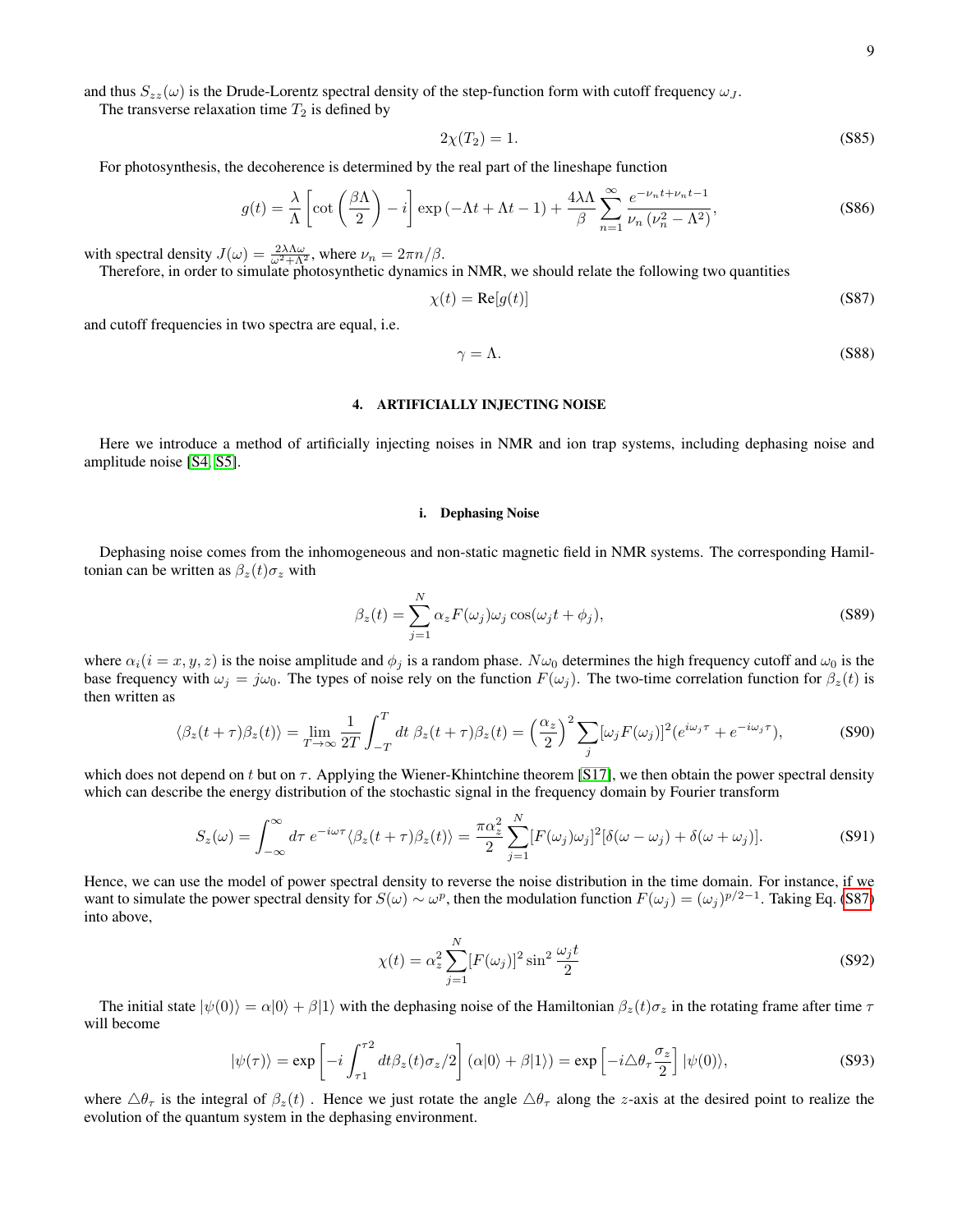### <span id="page-9-0"></span>ii. Amplitude Noise

Similarly, we can obtain the  $\beta_x(t)$  of the amplitude noise as a result of the amplitude fluctuation of the control field,

$$
\beta_x(t) = \sum_{j=1}^{N} \alpha_x F(\omega_j) \sin(\omega_j t + \phi_j), \tag{S94}
$$

$$
F(\omega_j) = (\omega_j)^{p/2},\tag{S95}
$$

and its power spectral density is

$$
S(\omega) = \frac{\pi \alpha_x^2}{2} \sum_{j=1}^{N} [F(\omega_j)]^2 [\delta(\omega - \omega_j) + \delta(\omega + \omega_j)] \tag{S96}
$$

# <span id="page-9-1"></span>iii. Parameters for Dephasing Noise of the Drude-Lorentz Form

For the Drude-Lorentz spectrum of the dephasing noise, taking  $Re[g(t)]$  equal to  $\chi(t)$ , we obtain

$$
\beta(t) = \sqrt{\frac{2}{\pi}} \sum_{j=1}^{N} F(\omega_j) \omega_j \cos(\omega_j t + \phi_j), \tag{S97}
$$

$$
F(\omega_j) = \sqrt{\frac{2\lambda\gamma\omega_0\coth(\frac{\beta\omega_j}{2})}{\omega_j(\omega_j^2 + \gamma^2)}}.
$$
\n(S98)

In short, as long as we know the power spectral density of the noise, we can then obtain the time-varying  $\beta(t)$  and  $\chi(t)$ . Table [I](#page-9-3) shows  $F(\omega_j)$  for distinct types of dephasing and amplitude noises.

<span id="page-9-3"></span>Table I.  $F(\omega_i)$  for distinct dephasing and amplitude noises

|               | Dephasing                    |                      |                                      |                                           | Amplitude                                                                                                   |                      |                    |          |                   |
|---------------|------------------------------|----------------------|--------------------------------------|-------------------------------------------|-------------------------------------------------------------------------------------------------------------|----------------------|--------------------|----------|-------------------|
|               | r <sub>2</sub><br>ᅩ          |                      | White                                | Ohmic                                     | Drude-Lorentz                                                                                               | r <sub>2</sub><br>÷, | ÷,                 | White    | Ohmic             |
| $F(\omega_j)$ | $\Omega$<br>$-2$<br>$\omega$ | $-3/2$<br>$\omega$ . | $\overline{\phantom{a}}$<br>$\omega$ | $-1/2$<br>$\omega_{\scriptscriptstyle s}$ | $\left(2\lambda\gamma\omega_0\coth\left(\beta\omega_j/2\right)\right)$<br>$\omega_i(\omega_i^2 + \gamma^2)$ | $\omega$             | $-1/2$<br>$\omega$ | $\omega$ | 1/2<br>$\omega$ . |

# <span id="page-9-2"></span>iv. Parameters for Dephasing Noise of Arbitrary Form

For the general spectrum  $J(\omega)$  of the dephasing noise, we make Re $[g(t)]$  and  $\chi(t)$  be equal according to Eqs. [\(S20\)](#page-2-0), [\(S87\)](#page-8-2), [\(S92\)](#page-8-3)

$$
\alpha_z^2 \sum_{j=1}^N \left[ F(\omega_j) \right]^2 \sin^2 \frac{\omega_j t}{2} = \sum_{j=1}^N \frac{J(\omega_j) \omega_0}{\omega_j^2} \left( 1 - \cos \omega_j t \right) \coth \left( \frac{\beta \omega_j}{2} \right). \tag{S99}
$$

After simplifying the above formula, we can obtain

<span id="page-9-4"></span>
$$
F(\omega_j) = \frac{1}{\alpha_z} \sqrt{\frac{2J(\omega_j)\omega_0}{\omega_j^2} \coth\left(\frac{\beta\omega_j}{2}\right)}.
$$
\n( S100)

For the B777-complexes in Ref. [\[S22\]](#page-15-15), of which the spectral density is

$$
J(\omega) = \frac{S_0}{s_1 + s_2} \sum_{i=1,2} \frac{s_i}{7! 2\Omega_i^4} \omega^3 e^{-(\omega/\Omega_i)^{1/2}}
$$
(S101)

where  $s_1 = 0.8$ ,  $s_2 = 0.5$ ,  $\Omega_1 = 0.069$  meV,  $\Omega_2 = 0.24$  meV,  $S_0 = 0.5$ , the corresponding  $F(\omega_j)$  in NMR experiments can be obtained via the above formula [\(S100\)](#page-9-4).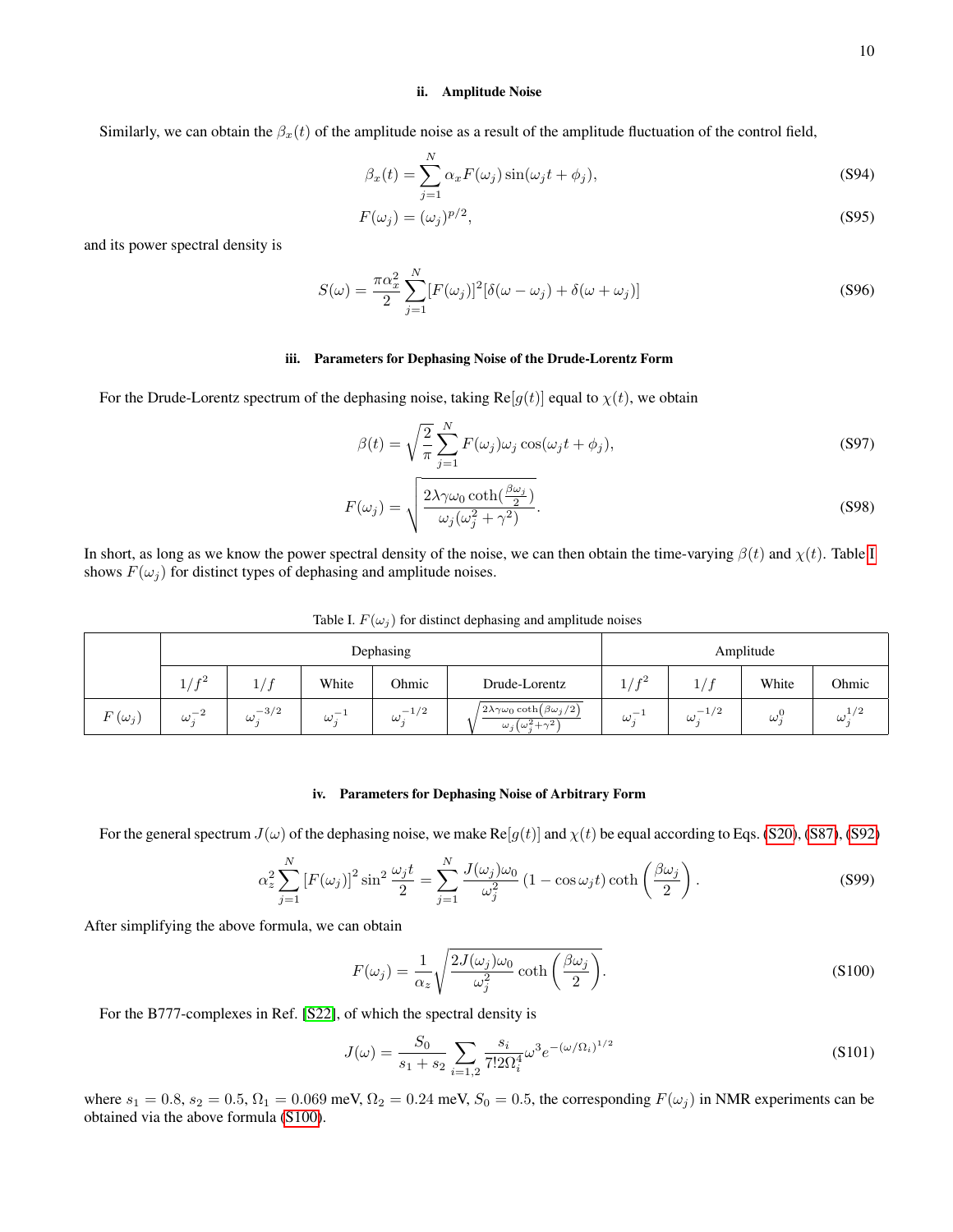# <span id="page-10-0"></span>5. EXPERIMENTAL DETAILS AND RESULTS

Experiments are carried out at room temperature using a Bruker Avance III 400 MHz spectrometer. The sample is chloroform dissolved in d6-acetone as a two-qubit NMR quantum processor where H is the first qubit and C is second qubit. The internal Hamiltonian of the two-qubit system can be described as

$$
H_{\text{int}} = \pi \omega_1 \sigma_1^z + \pi \omega_2 \sigma_2^z + \frac{\pi}{2} J \sigma_1^z \sigma_2^z, \tag{S102}
$$

where  $\omega_1 = 3206.5$  Hz,  $\omega_2 = 7787.9$  Hz are the chemical shifts of the two spins and  $J = 215.1$  Hz is the J-coupling strength between two spins. The experimental process is divided into three steps, as shown in Fig. [S1.](#page-10-1)



<span id="page-10-1"></span>Figure S1. Sequence of the NMR experimental process. It includes three steps: preparation of the pseudo-pure state, Evolution of the Hamiltonian with Drude-Lorentz noise and measuring the probability distribution of four states.



<span id="page-10-2"></span>Figure S2. NMR sequences to realize pseudo-pure state. Gz means a z-gradient pulse which is used to cancel the polarization in xy plane.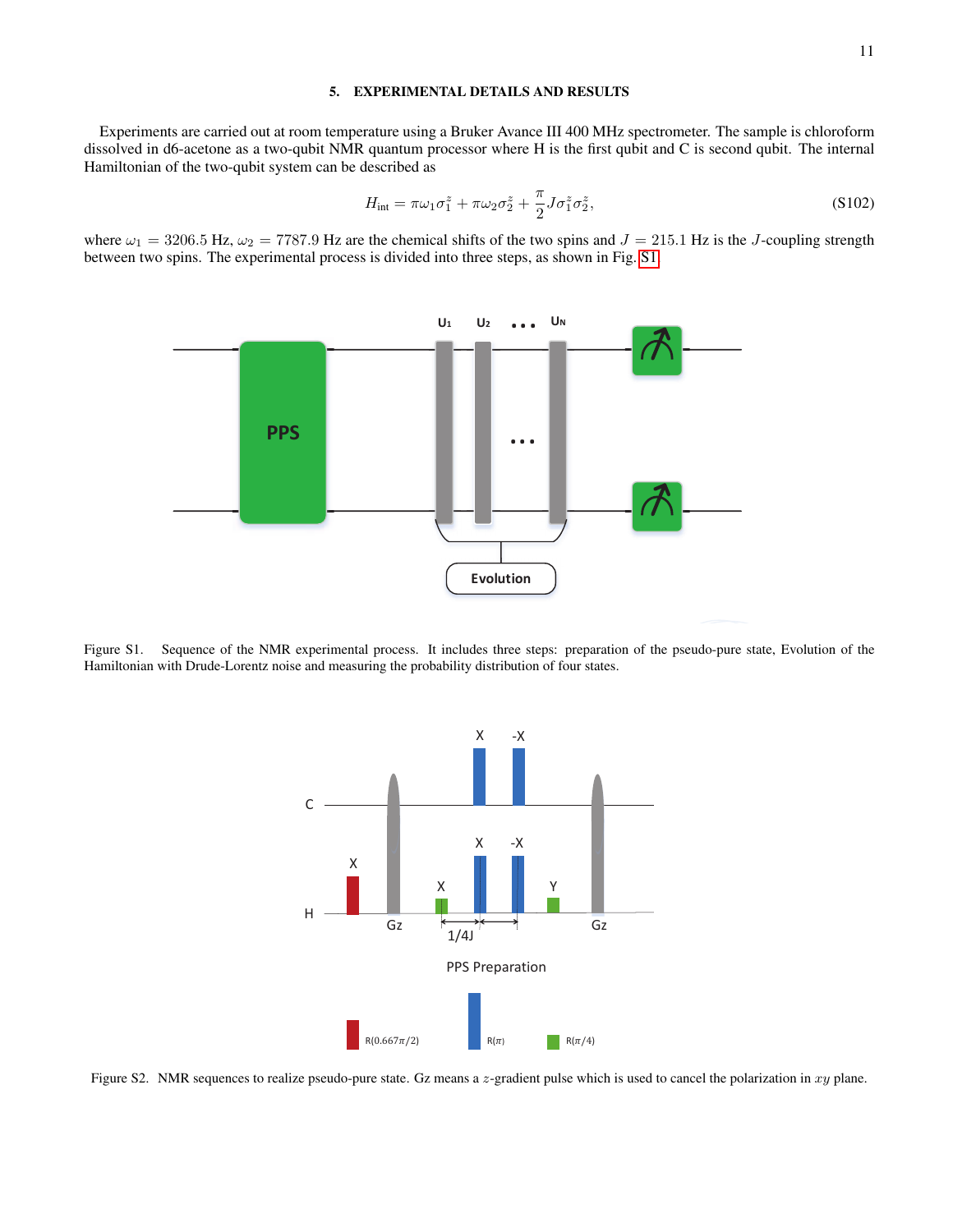#### <span id="page-11-0"></span>i. Preparation of the Pseudo-pure State

The thermal equilibrium state for the two qubit system is

$$
\rho_{\text{eq}} \approx \frac{1}{4}I + \epsilon(\gamma_H \sigma_1^z + \gamma_C \sigma_2^z), \tag{S103}
$$

where I is a  $4 \times 4$  identity matrix,  $\epsilon \approx 10^{-5}$  describes the polarization, and  $\gamma_H$  and  $\gamma_C$  represent the gyromagnetic ratios of the <sup>1</sup>H and <sup>13</sup>C nuclei, respectively. The spatial average technique [\[S12\]](#page-15-16) is used to obtain a pseudo-pure state

$$
\rho_{00} = \frac{1 - \epsilon}{4} I + \epsilon |00\rangle\langle00|
$$
 (S104)

and the related pulse sequence is depicted in Fig. [S2.](#page-10-2) Thus we only focus on the part  $|00\rangle$  as the entire system behaves since the identity part does not influence the unitary operations or measurements in NMR experiments.

## <span id="page-11-1"></span>ii. Evolution of the Hamiltonian with the Drude-Lorentz Noise

The total Hamiltonian for simulating photosynthetic EET in the NMR system is

$$
H(t) = HS + n1(t)\sigma_1^z + n_2(t)\sigma_2^z,
$$
\n(S105)

$$
n_1(t) = \frac{\beta_1(t) + \beta_2(t)}{2},
$$
\n(S106)

$$
n_2(t) = \frac{\beta_1(t) - \beta_2(t)}{2},\tag{S107}
$$

where  $H<sub>S</sub>$  is the system Hamiltonian, and  $\beta_i(t)$  (i = 1, 2) are the time-dependent Drude-Lorentz noises. In experiments, the evolution can have L discretized steps, and the evolution time is  $t = L\Delta t$  with

$$
U(t) = \mathcal{T} \exp\left[\int_0^t -iH(t')dt'\right] = \prod_{i=1}^L U_i = \prod_{i=1}^L \exp[-iH_i\Delta t],\tag{S108}
$$

where  $H_i$  is the time-independent Hamiltonian at point  $t_i = i\Delta t$ . Note  $U(t)$  is calculated by the gradient ascent pulse engineering (GRAPE) method with 5 ms of each pulse to reduce the accumulated pulse errors in experiments.

#### <span id="page-11-2"></span>iii. Measure the Probability Distribution of Four States

Our goal now is to acquire probability distributions of four states  $|00\rangle$ ,  $|01\rangle$ ,  $|10\rangle$ ,  $|11\rangle$ ; namely, the four diagonal values of the final density matrix. The density matrices of the output states are reconstructed completely via quantum state tomography (QST) [\[S13\]](#page-15-17). In the QST theory, the density matrix of the system can be estimated from ensemble averages of a set of observables. For the one-qubit system, the observable set is  $\{\sigma_i\}$  ( $i = 0, 1, 2, 3$ ), where  $\sigma_0 = I$  is the identity,  $\sigma_1 = X$ ,  $\sigma_2 = Y$ ,  $\sigma_3 = Z$  are the Pauli matrices. The NMR signal is

$$
S(t) \propto [\langle X \rangle + i \langle Y \rangle] e^{i\omega t}, \tag{S109}
$$

which is oscillating at the frequency  $\omega$  and  $\langle X \rangle$  and  $\langle Y \rangle$  are obtained in practice by Fourier transforming  $S(t)$  and integrating the real and imaginary spectra, respectively. The signal becomes

$$
S^{Y}(t) \propto [ - \langle Z \rangle + i \langle Y \rangle] e^{i\omega t}
$$
\n<sup>(S110)</sup>

after applying  $\exp[-i\pi Y/4]$ . The density operator of one-qubit can be estimated by

$$
\rho = \frac{1}{2}I + \langle X \rangle X + \langle Y \rangle Y + \langle Z \rangle Z. \tag{S111}
$$

For the two-qubit system, the observable set is  $\{\sigma_i \otimes \sigma_j\}(i, j = 0, 1, 2, 3)$ . In our experiments, the complete density matrix tomography is not necessary. All we need is to perform two experiments in which the reading-out pulses  $\exp(-i\pi Y/4) \otimes I$  and  $I \otimes \exp(-i\pi Y/4)$  are respectively implemented on the final states of <sup>1</sup>H and <sup>13</sup>C and the corresponding qubits that need to be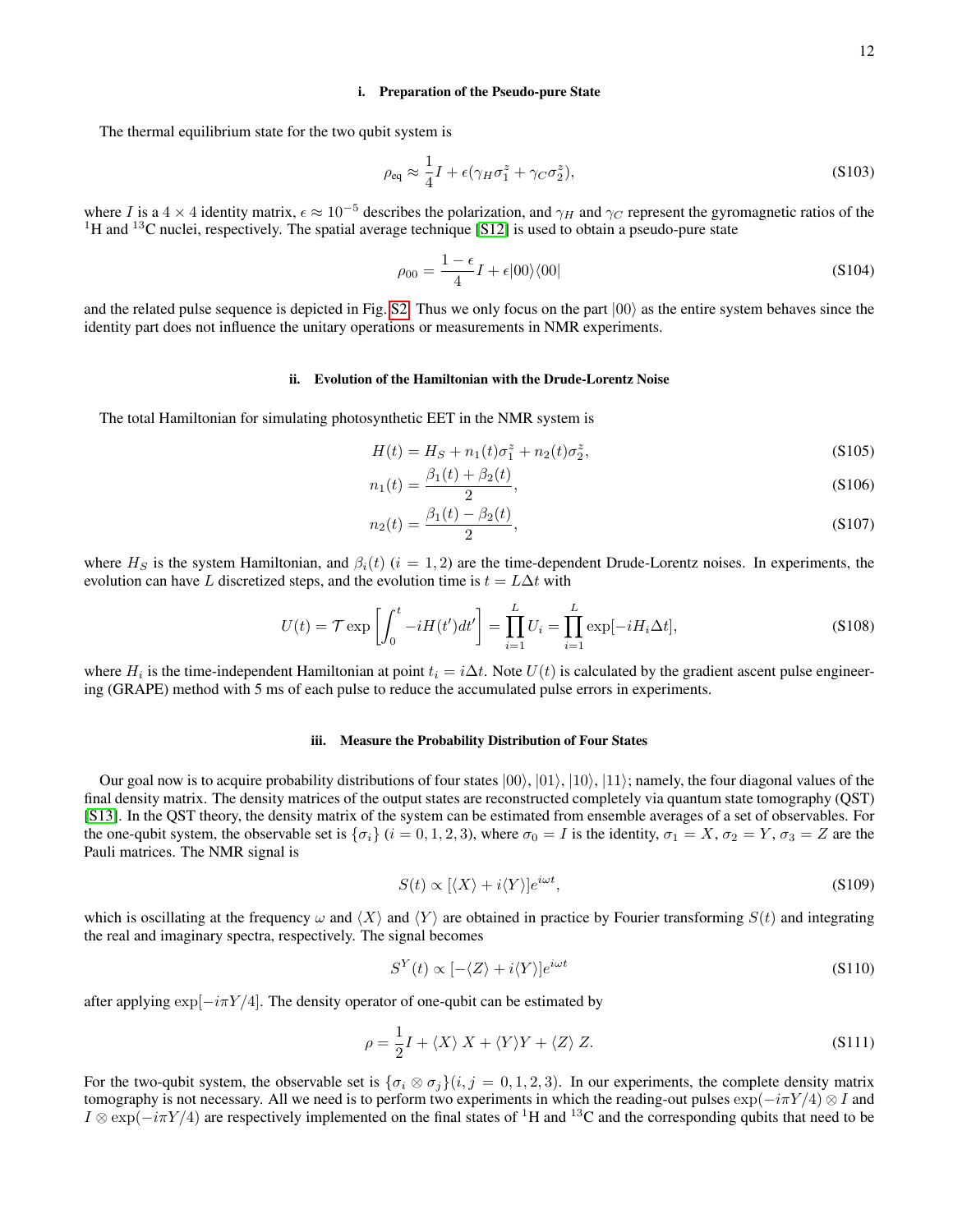observed are respectively  ${}^{1}H$  and  ${}^{13}C$ . Then the probability distribution of four states are obtained by the results of measuring  $\langle ZI \rangle$ ,  $\langle IZ \rangle$ ,  $\langle ZZ \rangle$ . Then the probability distribution of four states are respectively

$$
\rho_{00} = \frac{1}{4}I + \langle ZI \rangle + \langle IZ \rangle + \langle ZZ \rangle, \tag{S112}
$$

$$
\rho_{01} = \frac{1}{4}I + \langle ZI \rangle - \langle IZ \rangle - \langle ZZ \rangle, \tag{S113}
$$

$$
\rho_{10} = \frac{1}{4}I - \langle ZI \rangle + \langle IZ \rangle - \langle ZZ \rangle, \tag{S114}
$$

$$
\rho_{11} = \frac{1}{4}I - \langle ZI \rangle - \langle IZ \rangle - \langle ZZ \rangle. \tag{S115}
$$

#### <span id="page-12-0"></span>6. GRADIENT ASCENT PULSE ENGINEERING (GRAPE) ALGORITHM

Here we describe the GRAPE technique proposed by Glaser *et al.* [\[S14\]](#page-15-18) which has been frequently used in NMR experiments. For an n-qubit NMR system, the total Hamiltonian contains the internal term

$$
H_t = H_{\text{int}} + H_{\text{RF}},\tag{S116}
$$

and the radio frequency (RF) term

$$
H_{\rm RF} = -\sum_{k=1}^{n} \gamma_k B_k \left[ \cos(\omega_{\rm RF}^k t + \phi_k) \sigma_x^k + \sin(\omega_{\rm RF}^k t + \phi_k) \sigma_y^k \right], \tag{S117}
$$

where  $B_k$  and  $\phi_k$  are the amplitude and phase of the control field on the kth nuclear spin. The goal of the GRAPE technique is to find the optimal parameters  $B_k$  and  $\phi_k$  of the RF field by iteration to control the designed evolution  $U_T$  very close to desired target evolution  $U_D$ . Assuming that the total time of RF field is T, which is divided into L discrete segments. The time of each segment is  $\Delta t = T/L$  and the time propagator of the *j*th segment can be expressed as

$$
U_j = \exp[-i\Delta t (H_{\text{int}} + \sum_k u_x^k(j)\sigma_x^k + \sum_k u_x^k(j)\sigma_x^k)].
$$
\n(S118)

Thus, the total evolution is  $U_T = U_N U_{N-1} \cdots U_2 U_1$ . The fidelity to the target evolution  $U_T$  can be expressed as  $\mathcal{F} =$  $|\text{Tr}(U_D^{\dagger}U_T)|/2^n$ , which is also called the fitness function. The GRAPE algorithm considers the fidelity  $\mathcal F$  as the extreme value optimization of the multi-function. We calculate the gradient function to first order,

$$
g_{x,y}^k(j) = \frac{\partial F}{\partial u_{x,y}^k(j)} \approx -\frac{2}{2^n} \text{Re}[U_D^{\dagger} U_N \cdots (-i \Delta t \sigma_{x,y}^k) U_m \cdots U_1].
$$
\n(S119)

The fitness functions can be increased in the gradient iteration,

$$
u_{x,y}^k(j) \to u_{x,y}^k(j) + \varepsilon \cdot g_{x,y}^k(j),\tag{S120}
$$

where  $\varepsilon$  is a suitable and small step size. The GRAPE procedure starts from an initial guess input and evaluates the corresponding gradients  $g_{x,y}^k(j)$  and then keeps iterating until the fitness function reaches the desired value.

### <span id="page-12-1"></span>7. RESULTS OF THE NUMERICAL SIMULATIONS

Before the experimental demonstration, we shall numerically demonstrate that the photosynthetic light harvesting can be exactly mimicked by the NMR quantum simulation using the GRAPE algorithm.

In our numerical simulations, we used the following parameters, i.e.,  $\gamma_{NMR} = 2\pi \times 45$  kHz,  $\lambda_{NMR} = 2\pi \times 0.01$  kHz,  $T_{\text{EET}} = 3 \times 10^4 \text{ K}$ , and  $T_{\text{NMR}} = 5 \times 10^{-5} \text{ K}$ . Also,  $\hbar = 1.055 \times 10^{-34} \text{ J} \cdot \text{s}$ , and  $k_B = 1.381 \times 10^{-23} \text{ J/K}$ . The Hamiltonian for four-pigments in the single-excitation subspace is

$$
H_{\text{NMR}} = 2\pi \times \begin{pmatrix} 650 & 6.3040 & 0.8059 & 0.2370 \\ 6.3040 & 645 & 6.5950 & 0.8059 \\ 0.8059 & 6.5950 & 615 & 6.3040 \\ 0.2370 & 0.8059 & 6.3040 & 610 \end{pmatrix} \text{kHz.}
$$
 (S121)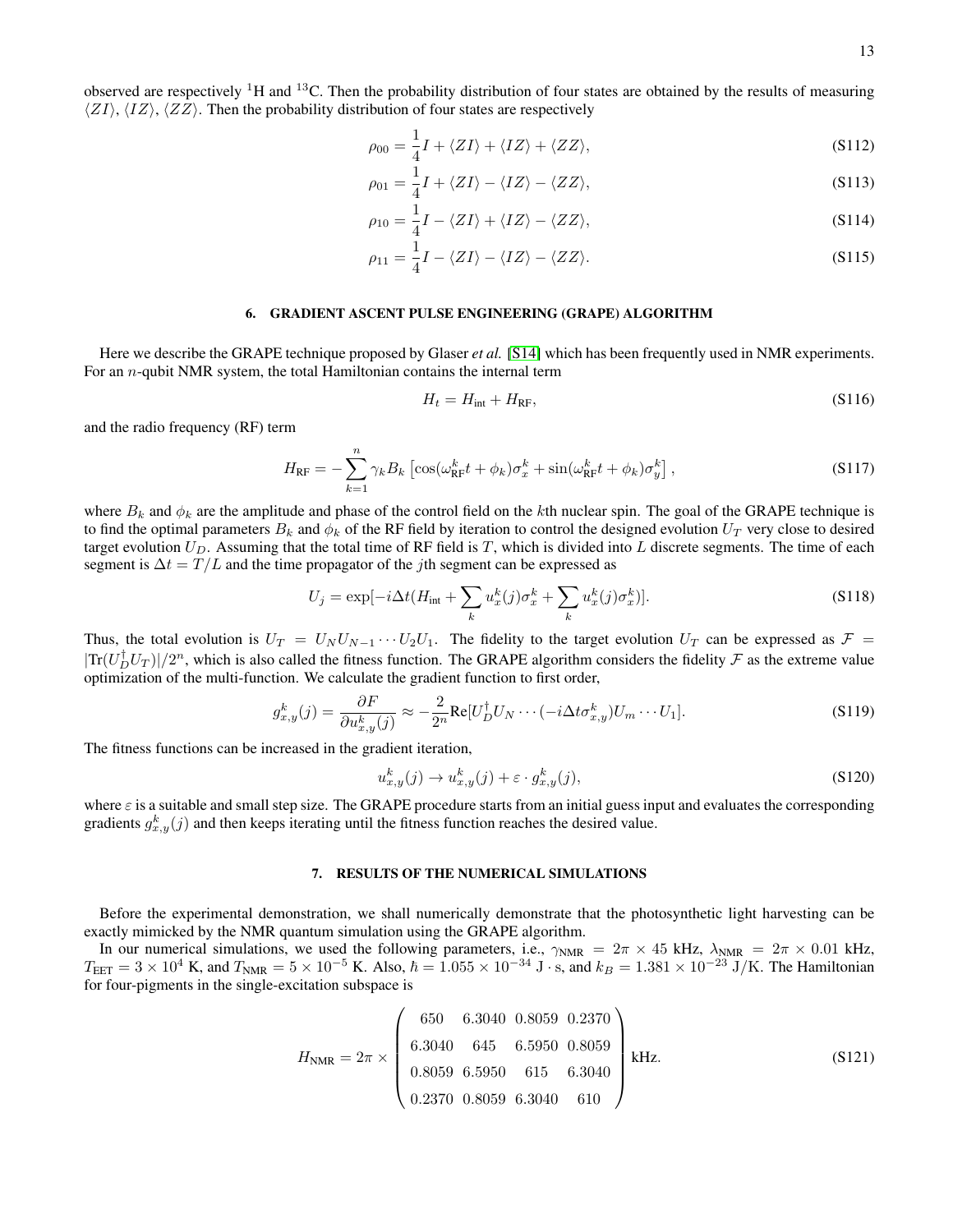

Figure S3. The symbols show the GRAPE results and the curves show the HEOM results. The time interval of (a) is  $0 \sim 12$  ms, and the time of (b) interval is  $0 \sim 0.5$  ms.

# <span id="page-13-0"></span>8. COMPUTATIONAL COSTS OF NMR AND HEOM

When the open quantum system consists of N levels or sites, each coupled to an independent bath (so  $N$  baths), and the correlation function of each bath contains  $K$  exponentials, there are [\[S9,](#page-15-6) [S23\]](#page-15-19)

$$
\frac{(\mathcal{N} + KN)!}{\mathcal{N}!(KN)!} \le \frac{\sqrt{2\pi}(\mathcal{N} + KN)^{\mathcal{N} + KN + \frac{1}{2}}e^{-(\mathcal{N} + KN)}}{e^{\mathcal{N} + \frac{1}{2}}e^{-\mathcal{N} + \frac{1}{2}}e^{-KN}} = \sqrt{\frac{2\pi(\mathcal{N} + KN)}{e^4\mathcal{N}KN}} \left(1 + \frac{KN}{\mathcal{N}}\right)^{\mathcal{N}} \left(1 + \frac{\mathcal{N}}{KN}\right)^{KN}
$$
(S122)

density operators in a hierarchy with a cut-off of  $N$ , where we have used the Stirling's formula [\[S19\]](#page-15-20). When the number of chlorophylls in the photosynthetic complex is very large, e.g. 96 chlorophylls in PSI and about 300 chlorophylls in PSII, and the form of the spectral density is complicated or the temperature is low,

$$
\lim_{K,N\to\infty} \frac{(\mathcal{N}+KN)!}{\mathcal{N}!(KN)!} \le \lim_{K,N\to\infty} \sqrt{\frac{2\pi(\mathcal{N}+KN)}{e^4\mathcal{N}KN}} \left(1+\frac{KN}{\mathcal{N}}\right)^{\mathcal{N}} \left(1+\frac{\mathcal{N}}{KN}\right)^{KN} = \sqrt{\frac{2\pi(\mathcal{N}+KN)}{e^4\mathcal{N}KN}}e^{\mathcal{N}+KN}.\tag{S123}
$$

On the other hand, the computational cost of GRAPE is [\[S20,](#page-15-21) [S21\]](#page-15-22)

$$
4^{\log_2 N} = N^2,\tag{S124}
$$

where  $N$  is the number of energy levels involved in the energy transfer. Because the  $N$ -level photosynthetic light harvesting is simulated by  $\log_2 N$ -qubit NMR, the computational cost has the potential to be effectively reduced from exponential in N by the HEOM to polynomial in  $N$  by GRAPE.

## <span id="page-13-1"></span>9. EFFECT OF THE NUMBER OF RANDOM REALIZATIONS AND ERROR ANALYSIS

Errors are small and mainly caused by imperfections in the initial-ground-state preparation and GRAPE pulses, which can be estimated by numerical simulations. The remaining errors may originate from, e.g., imperfections in the experimental quantum control, the static magnetic field, and the spectral integrals.

As shown in Sec. [3,](#page-4-0) in the derivation of quantum dynamics under the influence of noise, we have assumed that the average over random realizations is equivalent to the average over time. The assumption is valid only if the number of random realizations M is in the infinite-M limit. In order to verify this assumption, we experimentally investigate the effect of number of random realizations on the NMR simulation, as shown in Fig. [S4.](#page-14-0) As M increases from  $M = 50$  to  $M = 150$ , the experimental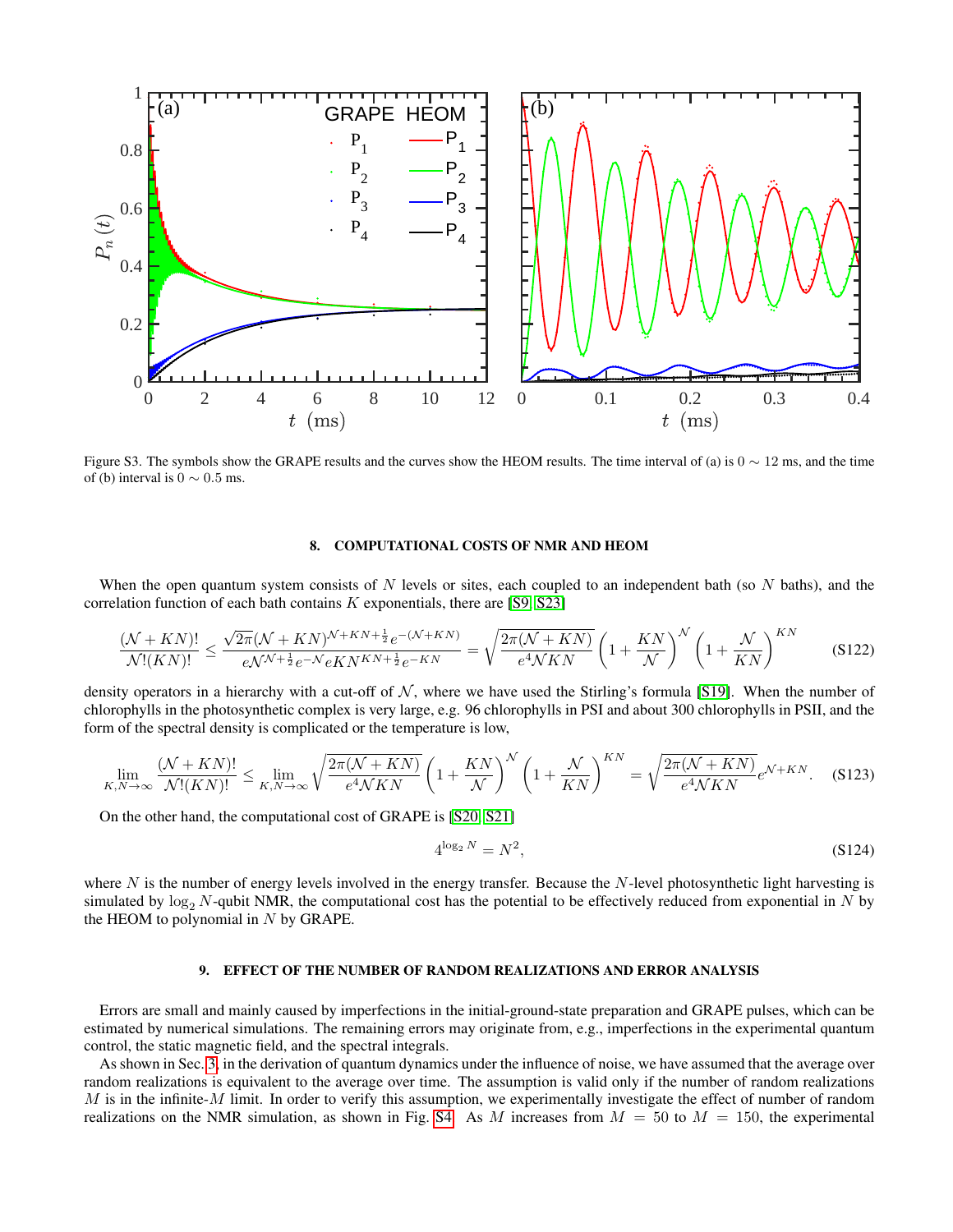

<span id="page-14-0"></span>Figure S4. Simulation of the energy transfer governed by  $H<sub>NMR</sub>$  for M random realizations: (a) and (b)  $M = 50$ , (c) and (d)  $M = 100$ , (e) and (f)  $M = 150$ . The right column is enlarged for short-time regimes in the left column. The symbols show the experimental data, and the curves are obtained from the numerical simulation using the HEOM.

simulation approaches closer and closer to the numerical simulation by the HEOM. In Fig. 4 of the main paper, we have compared the numerical results by GRAPE and HEOM for  $M = 50$ , 500, and 5000. As M increases, the difference between the results by the GRAPE and the HEOM algorithms becomes smaller. When  $M \sim 500$ , the difference is hardly noticeable. Therefore, it is justified to mimic the photosynthetic energy transfer by the NMR with random realizations.